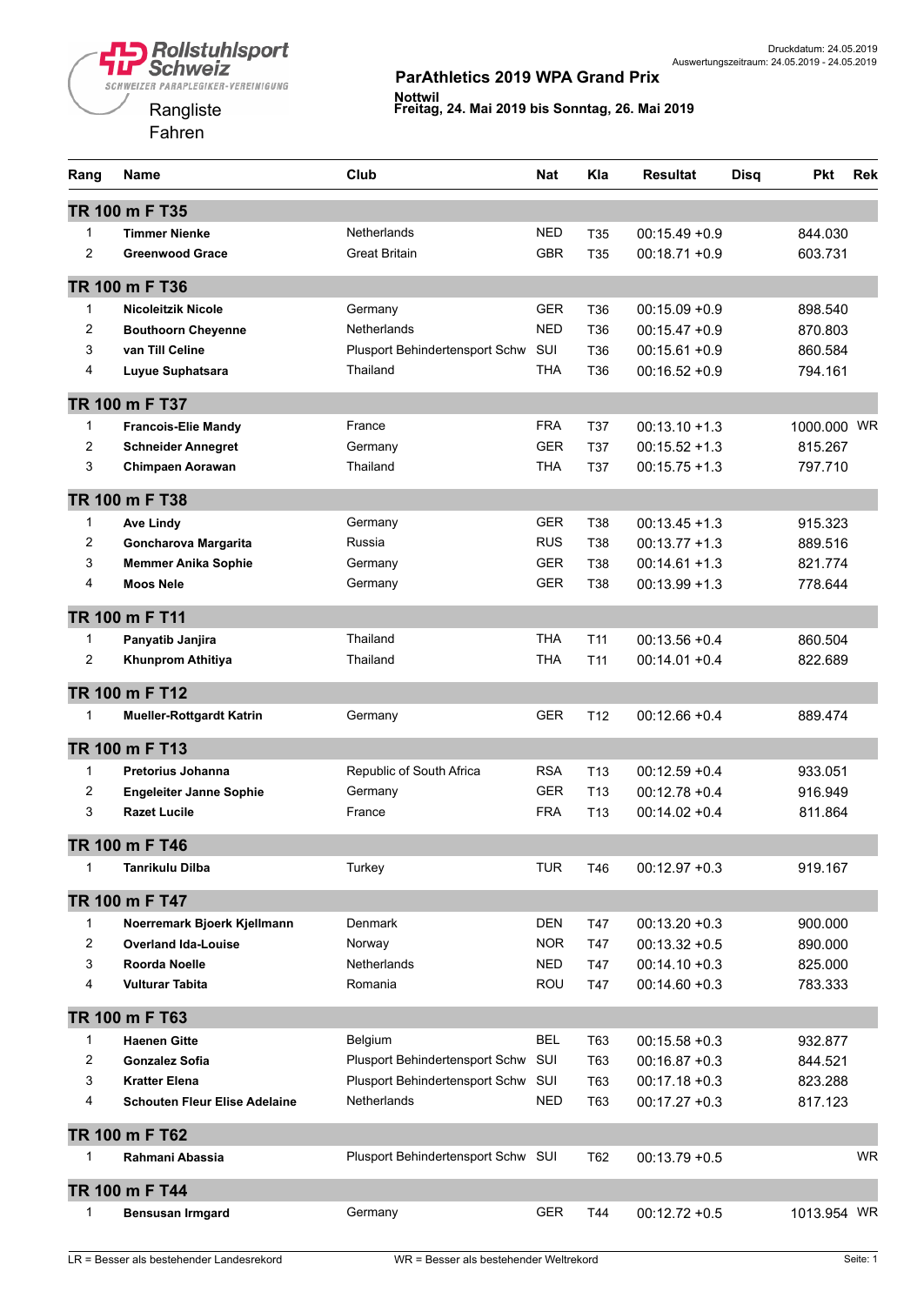

| Rang           | Name                          | Club                     | <b>Nat</b> | Kla             | <b>Resultat</b>  | <b>Disq</b> | Pkt         | <b>Rek</b> |
|----------------|-------------------------------|--------------------------|------------|-----------------|------------------|-------------|-------------|------------|
|                | TR 100 m F T64                |                          |            |                 |                  |             |             |            |
| $\mathbf{1}$   | Van Gansewinkel Marlène       | <b>Netherlands</b>       | <b>NED</b> | T64             | $00:12.66 + 0.5$ |             | 1018.605 WR |            |
| $\overline{c}$ | Papaconstantinou Marissa      | Canada                   | CAN        | T64             | $00:13.15 + 0.5$ |             | 980.620     |            |
| 3              | <b>Alkemade Kimberly</b>      | <b>Netherlands</b>       | <b>NED</b> | T64             | $00:13.20 + 0.5$ |             | 976.744     |            |
| 4              | <b>Tietze Maria</b>           | Germany                  | <b>GER</b> | T64             | $00:13.93 + 0.5$ |             | 920.155     |            |
|                | TR 100 m M T35                |                          |            |                 |                  |             |             |            |
| 1              | <b>Safronov Dimitrii</b>      | Russia                   | <b>RUS</b> | T35             | $00:13.38 + 1.0$ |             | 903.279     |            |
| 2              | <b>Meyer Robin</b>            | Germany                  | <b>GER</b> | T <sub>35</sub> | $00:13.80 + 1.0$ |             | 868.853     |            |
|                | TR 100 m M T36                |                          |            |                 |                  |             |             |            |
| 1              | Schep Gert-Jan                | <b>Netherlands</b>       | <b>NED</b> | T <sub>36</sub> | $00:13.16 + 1.6$ |             | 894.118     |            |
| $\overline{c}$ | Petria Marian                 | Romania                  | ROU        | T36             | $00:14.56 + 1.6$ |             | 776.471     |            |
|                | TR 100 m M T37                |                          |            |                 |                  |             |             |            |
| $\mathbf{1}$   | van Rooyen Ruhan              | Republic of South Africa | <b>RSA</b> | <b>T37</b>      | $00:12.39 - 1.0$ |             | 913.158     |            |
| 2              | <b>Vdovin Andrei</b>          | Russia                   | <b>RUS</b> | <b>T37</b>      | $00:12.47 + 1.6$ |             | 906.140     |            |
| 3              | <b>Schwechheimer Lukas</b>    | Germany                  | <b>GER</b> | <b>T37</b>      | $00:12.73 + 1.6$ |             | 883.333     |            |
| 4              | <b>Koalick Franz Michaeal</b> | Germany                  | <b>GER</b> | <b>T37</b>      | 00:12.98 -1.0    |             | 861.404     |            |
| 5              | <b>Bak-Pedersen Noa</b>       | <b>Denmark</b>           | <b>DEN</b> | <b>T37</b>      | $00:12.99 + 1.6$ |             | 860.526     |            |
| 6              | <b>Meesap Chatchawal</b>      | Thailand                 | <b>THA</b> | <b>T37</b>      | 00:13.19 -1.0    |             | 842.983     |            |
| $\overline{7}$ | <b>Hoffmann Moritz</b>        | Germany                  | <b>GER</b> | <b>T37</b>      | $00:13.54 + 1.6$ |             | 812.281     |            |
| 8              | <b>Persoons Ruben</b>         | Belgium                  | <b>BEL</b> | <b>T37</b>      | $00:13.55 + 1.6$ |             | 811.404     |            |
| 9              | Juergens Tim                  | Germany                  | <b>GER</b> | T37             | 00:13.87 -1.0    |             | 783.333     |            |
|                | TR 100 m M T38                |                          |            |                 |                  |             |             |            |
| 1              | <b>O'Hanlon Evan</b>          | Australia                | <b>AUS</b> | <b>T38</b>      | $00:11.38 - 1.0$ |             | 936.449     |            |
| 2              | Jozwicki Dimitri              | France                   | <b>FRA</b> | T38             | 00:11.71 -1.0    |             | 905.608     |            |
| 3              | <b>Khinchagov Khetag</b>      | Russia                   | <b>RUS</b> | <b>T38</b>      | $00:12.14 + 1.6$ |             | 865.421     |            |
| 4              | <b>Chaikhan Nathayod</b>      | Thailand                 | <b>THA</b> | T38             | $00:12.29 - 1.0$ |             | 851.402     |            |
| 5              | Kullakorn Butthajee           | Thailand                 | <b>THA</b> | T38             | 00:12.77 0.0     |             | 806.542     |            |
| 6              | <b>Raub Paul</b>              | Germany                  | <b>GER</b> | T38             | 00:14.51 -1.0    |             | 643.925     |            |
|                | TR 100 m M T11                |                          |            |                 |                  |             |             |            |
| 1              | <b>Watbok Peerapon</b>        | Thailand                 | <b>THA</b> | T <sub>11</sub> | 00:11.60 0.0     |             | 935.780     |            |
| 2              | Koptev Andrei                 | Russia                   | <b>RUS</b> | T <sub>11</sub> | 00:11.85<br>0.0  |             | 912.844     |            |
| 3              | <b>Seebunrot Nathi</b>        | Thailand                 | <b>THA</b> | T <sub>11</sub> | 00:12.53 0.0     |             | 850.459     |            |
|                | TR 100 m M T12                |                          |            |                 |                  |             |             |            |
| 1              | Kashafali Salum Ageze         | Norway                   | <b>NOR</b> | T12             | $00:10.58 + 1.1$ |             | 1011.215 WR |            |
| 2              | <b>Ghavelas Athanasios</b>    | Greece                   | GRE        | T12             | $00:11.09 + 1.0$ |             | 963.551     |            |
| 3              | Smit Jaco                     | Republic of South Africa | <b>RSA</b> | T <sub>12</sub> | $00:11.31 + 1.1$ |             | 942.991     |            |
| 4              | <b>Trikolich Fedor</b>        | Russia                   | <b>RUS</b> | T <sub>12</sub> | $00:11.36 + 1.3$ |             | 938.318     |            |
| 5              | <b>Boettger Marcel</b>        | Germany                  | GER        | T <sub>12</sub> | $00:11.64 + 1.1$ |             | 912.149     |            |
| 6              | <b>Peng Jiaqiang</b>          | China                    | <b>CHN</b> | T12             | $00:11.79 + 1.3$ |             | 898.131     |            |
| $\overline{7}$ | <b>Ulbricht Thomas</b>        | Germany                  | <b>GER</b> | T <sub>12</sub> | $00:11.80 + 1.0$ |             | 897.196     |            |
| 8              | <b>Ciorap Abel</b>            | Romania                  | ROU        | T <sub>12</sub> | $00:12.11 + 1.0$ |             | 868.224     |            |
| 9              | <b>Chainon Veerawut</b>       | Thailand                 | <b>THA</b> | T <sub>12</sub> | $00:12.39 + 1.3$ |             | 842.056     |            |
| 10             | <b>Sondet Phuthibet</b>       | Thailand                 | <b>THA</b> | T12             | $00:13.12 + 1.3$ |             | 773.832     |            |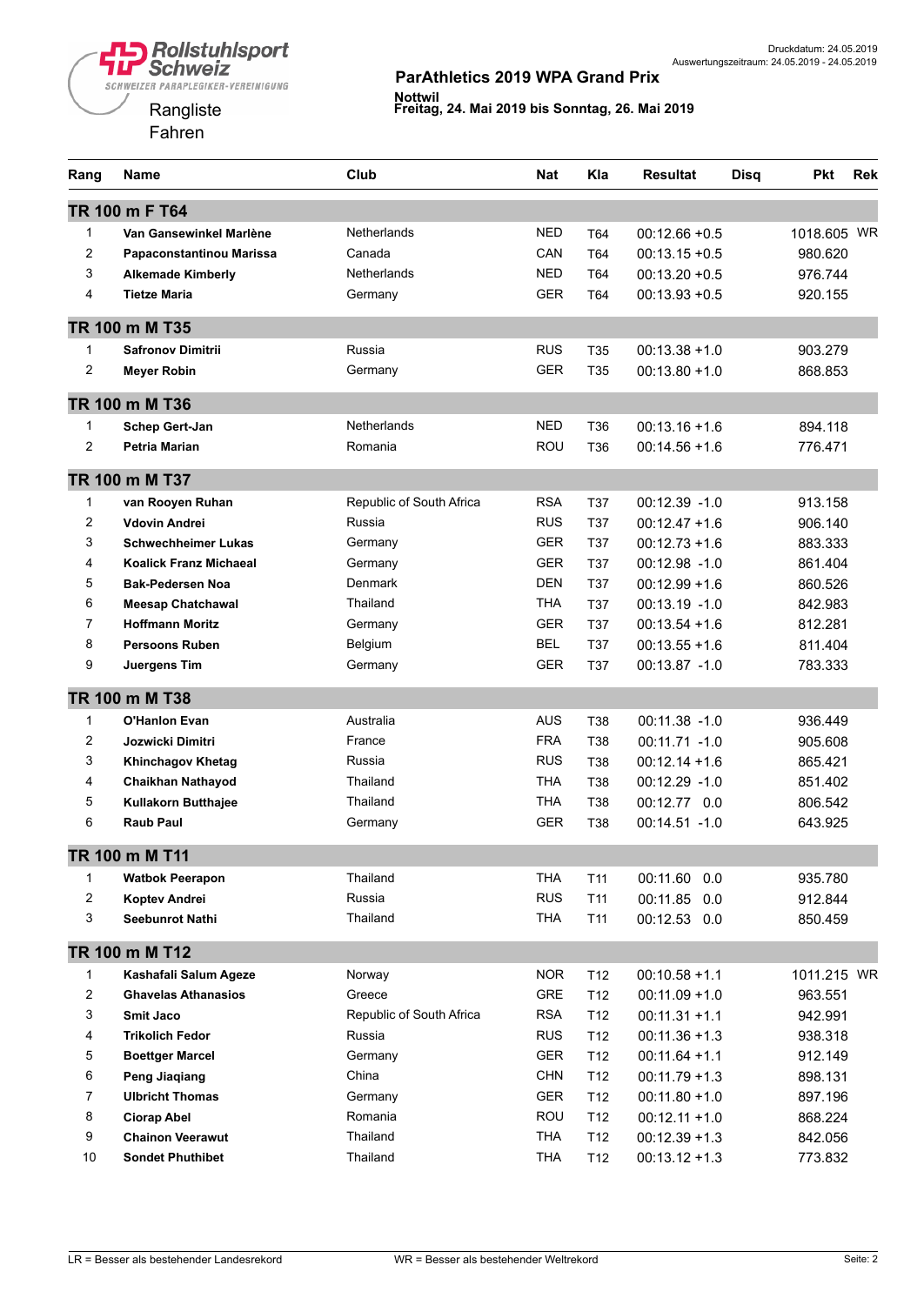



| Rang           | Name                              | Club                           | Nat        | Kla             | <b>Resultat</b>  | <b>Disq</b> | <b>Pkt</b>  | Rek |
|----------------|-----------------------------------|--------------------------------|------------|-----------------|------------------|-------------|-------------|-----|
|                | TR 100 m M T13                    |                                |            |                 |                  |             |             |     |
| $\mathbf{1}$   | <b>Perris Chad</b>                | Australia                      | AUS        | T <sub>13</sub> | $00:11.00 -0.1$  |             | 952.381     |     |
| 2              | Zorzi Axel                        | France                         | <b>FRA</b> | T <sub>13</sub> | 00:11.28 -0.1    |             | 925.714     |     |
| 3              | <b>Handler Philipp</b>            | Plusport Behindertensport Schw | SUI        | T <sub>13</sub> | 00:11.39 -0.1    |             | 915.238     |     |
| 4              | Labzin Aleksei                    | Russia                         | <b>RUS</b> | T <sub>13</sub> | $00:11.61 + 1.1$ |             | 894.286     |     |
| 5              | <b>Tucaliuc Octavian Vasile</b>   | Romania                        | ROU        | T <sub>13</sub> | 00:11.67 -0.1    |             | 888.571     |     |
| 6              | <b>Gerber David</b>               | France                         | <b>FRA</b> | T <sub>13</sub> | 00:11.74 -0.1    |             | 881.905     |     |
| 7              | <b>Dragsund Nilsen Vegard</b>     | Norway                         | <b>NOR</b> | T <sub>13</sub> | 00:11.77 -0.1    |             | 879.048     |     |
| 8              | <b>Dambakate Bacou</b>            | France                         | <b>FRA</b> | T <sub>13</sub> | $00:12.00 -0.1$  |             | 857.143     |     |
| 9              | Vitan Mihai-Nicolae               | Romania                        | ROU        | T <sub>13</sub> | 00:12.83 -0.1    |             | 778.095     |     |
|                | TR 100 m M T46                    |                                |            |                 |                  |             |             |     |
| 1              | <b>Filsoe Kasper</b>              | <b>Denmark</b>                 | DEN        | T46             | 00:11.65<br>0.0  |             | 890.476     |     |
|                | TR 100 m M T47                    |                                |            |                 |                  |             |             |     |
| 1              | <b>Elyaz Kerim</b>                | Turkey                         | TUR        | T47             | 00:11.84<br>0.0  |             | 872.381     |     |
| $\overline{c}$ | <b>Ilgaz Abdullah</b>             | Turkey                         | <b>TUR</b> | T47             | 00:12.20 0.0     |             | 838.095     |     |
|                | TR 100 m M T42                    |                                |            |                 |                  |             |             |     |
| 1              | <b>Prokhorov Anton</b>            | Russia                         | <b>RUS</b> | T42             | 00:12.85<br>0.0  |             | 938.016 EUR |     |
| 2              | <b>Kayitare Clavel</b>            | France                         | <b>FRA</b> | T42             | 00:13.48 0.0     |             | 885.950     |     |
|                | TR 100 m M T61                    |                                |            |                 |                  |             |             |     |
| 1              | Lacin Ali                         | Germany                        | <b>GER</b> | T61             | 00:13.65 0.0     |             | 483.894     |     |
|                | TR 100 m M T63                    |                                |            |                 |                  |             |             |     |
| $\mathbf{1}$   | <b>Schaefer Leon</b>              | Germany                        | <b>GER</b> | T63             | $00:12.34 + 0.6$ |             | 907.667     |     |
| $\overline{c}$ | <b>Reardon Scott</b>              | Australia                      | <b>AUS</b> | T63             | $00:12.48 + 0.7$ |             | 870.965     |     |
| 3              | de Jong Joel                      | Netherlands                    | NED        | T63             | $00:13.56 + 0.7$ |             | 516.168     |     |
| 4              | Mbuyamba Noah                     | Netherlands                    | <b>NED</b> | T63             | $00:13.71 + 0.7$ |             | 462.484     |     |
|                | TR 100 m M T62                    |                                |            |                 |                  |             |             |     |
| 1              | <b>Floors Johannes</b>            | Germany                        | <b>GER</b> | T62             | $00:10.75 + 0.7$ |             | 989.507 WR  |     |
| 2              | <b>Behre David</b>                | Germany                        | <b>GER</b> | T62             | $00:11.67 + 0.7$ |             | 711.090     |     |
| 3              | <b>Hendriks Olivier</b>           | Netherlands                    | <b>NED</b> | T62             | $00:11.83 + 0.7$ |             | 650.274     |     |
| 4              | <b>Breuer Flip</b>                | <b>Netherlands</b>             | <b>NED</b> | T62             | $00:12.49 + 0.7$ |             | 389.474     |     |
| 5              | <b>Delespesse David</b>           | Belgium                        | <b>BEL</b> | T62             | $00:14.37 + 0.7$ |             | 11.117      |     |
|                | TR 100 m M T44                    |                                |            |                 |                  |             |             |     |
|                | <b>Malutedi Tom</b>               | Germany                        | <b>GER</b> | T44             | <b>DNS</b>       |             |             |     |
|                | TR 100 m M T64                    |                                |            |                 |                  |             |             |     |
| 1              | <b>Guity Guity Sherman Isidro</b> | Costa Rica                     | <b>CRC</b> | T64             | $00:11.06 + 0.6$ |             | 956.604     |     |
| 2              | <b>Vloet Levi</b>                 | <b>Netherlands</b>             | <b>NED</b> | T64             | $00:11.78 + 0.6$ |             | 888.679     |     |
| 3              | <b>Hertog Ronald</b>              | <b>Netherlands</b>             | <b>NED</b> | T64             | $00:11.82 + 0.6$ |             | 884.906     |     |
| 4              | <b>Bodelier Noah</b>              | Germany                        | <b>GER</b> | T64             | $00:12.70 +0.6$  |             | 801.887     |     |
| 5              | Buyrukoglu Tarik Taha             | Turkey                         | <b>TUR</b> | T64             | $00:14.43 + 0.6$ |             | 638.679     |     |
|                | <b>Streng Felix</b>               | Germany                        | <b>GER</b> | T64             | <b>DNS</b>       |             |             |     |
|                | Veltsi Konstantin                 | Greece                         | <b>GRE</b> | T64             | <b>DNS</b>       |             |             |     |
|                | TR 200 m F T35                    |                                |            |                 |                  |             |             |     |
| 1              | <b>Timmer Nienke</b>              | Netherlands                    | NED        | T35             | $00:33.88 + 0.1$ |             | 798.582     |     |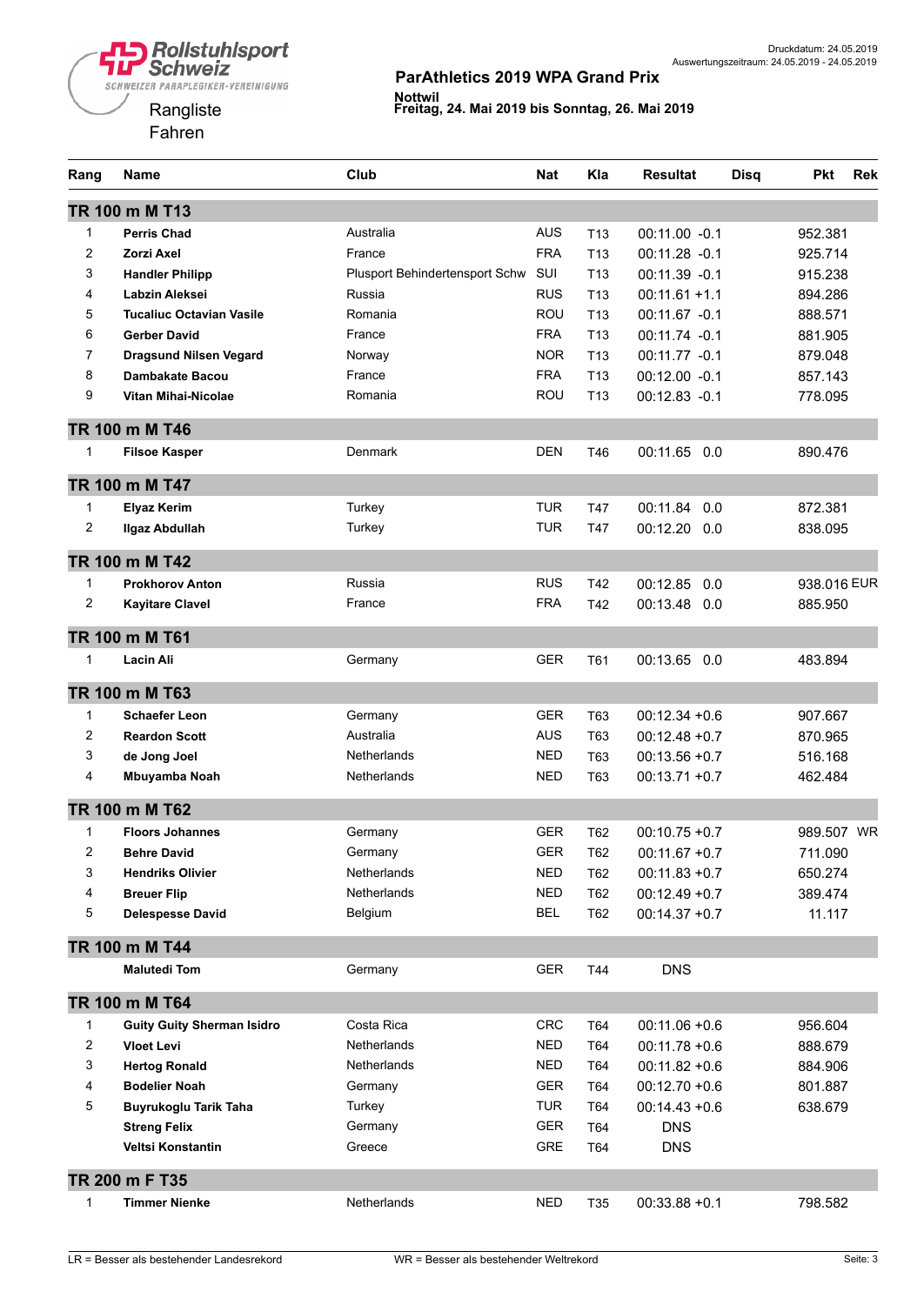



| Rang           | Name                                 | Club                 | <b>Nat</b> | Kla             | <b>Resultat</b>  | <b>Disa</b> | Pkt         | <b>Rek</b> |
|----------------|--------------------------------------|----------------------|------------|-----------------|------------------|-------------|-------------|------------|
|                | TR 200 m F T36                       |                      |            |                 |                  |             |             |            |
| $\mathbf{1}$   | <b>Nicoleitzik Nicole</b>            | Germany              | <b>GER</b> | T <sub>36</sub> | $00:31.42 + 0.1$ |             | 901.399     |            |
| $\overline{c}$ | Luyue Suphatsara                     | Thailand             | <b>THA</b> | T36             | $00:36.39 + 0.1$ |             | 727.622     |            |
|                | TR 200 m F T37                       |                      |            |                 |                  |             |             |            |
| $\mathbf{1}$   | <b>Francois-Elie Mandy</b>           | France               | <b>FRA</b> | T37             | $00:27.67 + 0.1$ |             | 982.721     |            |
| 2              | <b>Moos Nele</b>                     | Germany              | <b>GER</b> | <b>T37</b>      | $00:29.77 + 0.1$ |             | 905.515     |            |
| 3              | <b>Ustaritz Laure</b>                | France               | <b>FRA</b> | <b>T37</b>      | $00:31.49 + 0.1$ |             | 842.279     |            |
| 4              | <b>Chimpaen Aorawan</b>              | Thailand             | THA        | T37             | $00:33.72 +0.1$  |             | 760.294     |            |
|                | TR 200 m F T38                       |                      |            |                 |                  |             |             |            |
| $\mathbf{1}$   | <b>Ave Lindy</b>                     | Germany              | <b>GER</b> | <b>T38</b>      | $00:28.36 + 1.0$ |             | 913.410     |            |
| $\overline{c}$ | <b>Memmer Anika Sophie</b>           | Germany              | <b>GER</b> | T38             | $00:31.24 + 1.0$ |             | 803.065     |            |
|                | TR 200 m F T11                       |                      |            |                 |                  |             |             |            |
| $\mathbf{1}$   | Panyatib Janjira                     | Thailand             | <b>THA</b> | T <sub>11</sub> | $00:29.07 +0.8$  |             | 808.607     |            |
| $\overline{c}$ | <b>Boulaghlem Delya</b>              | France               | <b>FRA</b> | T <sub>11</sub> | $00:29.63 + 0.8$ |             | 785.656     |            |
| 3              | Khunprom Athitiya                    | Thailand             | THA        | T <sub>11</sub> | $00:29.98 + 0.8$ |             | 771.311     |            |
|                | TR 200 m F T12                       |                      |            |                 |                  |             |             |            |
| $\mathbf{1}$   | <b>Mueller-Rottgardt Katrin</b>      | Germany              | <b>GER</b> | T <sub>12</sub> | $00:25.99 + 1.0$ |             | 870.000     |            |
|                | TR 200 m F T46                       |                      |            |                 |                  |             |             |            |
| $\mathbf{1}$   | Lanza Angelina                       | France               | <b>FRA</b> | T46             | $00:26.62 + 1.0$ |             | 913.469     |            |
| 2              | <b>Tanrikulu Dilba</b>               | Turkey               | <b>TUR</b> | T46             | $00:27.93 + 1.0$ |             | 860.000     |            |
|                | TR 200 m F T63                       |                      |            |                 |                  |             |             |            |
| 1              | <b>Schouten Fleur Elise Adelaine</b> | Netherlands          | <b>NED</b> | T63             | $00:39.18 + 0.9$ |             | 764.038     |            |
|                | TR 200 m F T44                       |                      |            |                 |                  |             |             |            |
| 1              | <b>Bensusan Irmgard</b>              | Germany              | <b>GER</b> | T44             | $00:26.23 + 0.9$ |             | 1010.964 WR |            |
|                | TR 200 m F T64                       |                      |            |                 |                  |             |             |            |
| 1              | Van Gansewinkel Marlène              | Netherlands          | <b>NED</b> | T64             | $00:27.13 + 0.9$ |             | 941.054     |            |
| 2              | Papaconstantinou Marissa             | Canada               | CAN        | T64             | $00:27.56 + 0.9$ |             | 902.492     |            |
| 3              | <b>Alkemade Kimberly</b>             | Netherlands          | <b>NED</b> | T64             | $00:27.67 + 0.9$ |             | 892.103     |            |
| 4              | <b>Tietze Maria</b>                  | Germany              | <b>GER</b> | T64             | $00:28.94 + 0.9$ |             | 757.960     |            |
|                | TR 200 m F T33                       |                      |            |                 |                  |             |             |            |
| $\mathbf{1}$   | Jansen Luna                          | <b>Netherlands</b>   | <b>NED</b> | T33             | $00:41.40 + 0.6$ |             | 817.143     |            |
| 2              | <b>Little Rosemary</b>               | Australia            | <b>AUS</b> | T33             | $00:43.34 + 0.6$ |             | 761.714     |            |
| 3              | <b>Gallagher Olivia</b>              | <b>Great Britain</b> | GBR        | T33             | $00:44.88 + 0.6$ |             | 717.714     |            |
| 4              | <b>Somers Yasmin</b>                 | <b>Great Britain</b> | GBR        | T33             | $00:51.72 +0.6$  |             | 522.286     |            |
| 5              | <b>Alexander Emma</b>                | <b>Great Britain</b> | GBR        | T33             | $01:08.85 + 0.6$ |             | 32.857      |            |
|                | TR 200 m F T34                       |                      |            |                 |                  |             |             |            |
| 1              | <b>Cockroft Hannah</b>               | Great Britain        | GBR        | T34             | $00:30.62 + 0.6$ |             | 996.066     |            |
| $\overline{c}$ | Lefevre Joyce                        | Belgium              | <b>BEL</b> | T34             | $00:34.61 + 0.6$ |             | 865.246     |            |
| 3              | <b>Siemons Amy</b>                   | Netherlands          | <b>NED</b> | T34             | $00:35.25 + 0.6$ |             | 844.262     |            |
| 4              | <b>Lambird Robyn</b>                 | Australia            | <b>AUS</b> | T34             | $00:37.10 + 0.6$ |             | 783.607     |            |
| 5              | <b>Goens Cecile</b>                  | Belgium              | <b>BEL</b> | T34             | $00:50.98 + 0.6$ |             | 328.525     |            |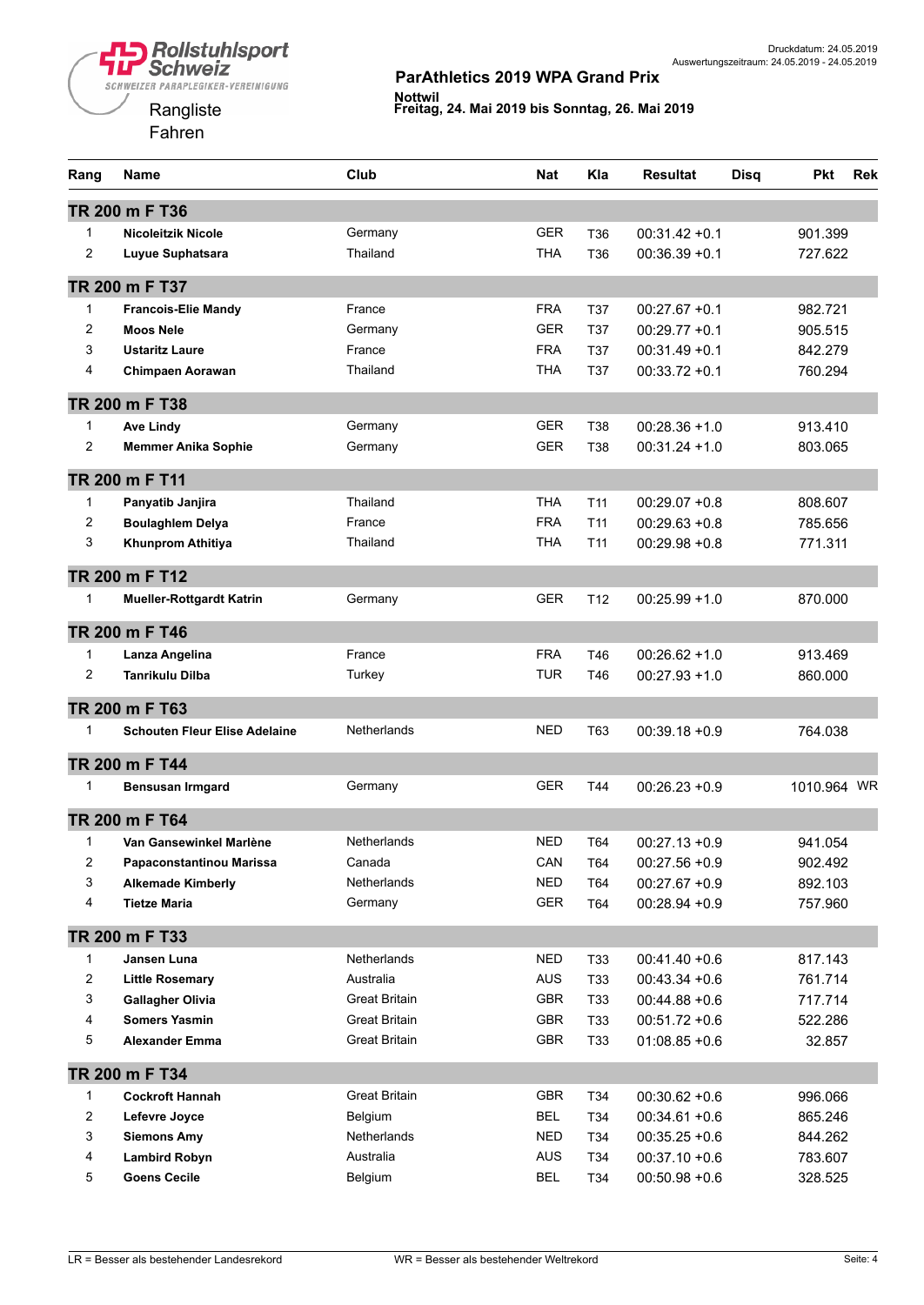

| Rang           | <b>Name</b>                    | Club                     | <b>Nat</b> | Kla             | <b>Resultat</b>  | <b>Disq</b> | <b>Pkt</b>  | <b>Rek</b> |
|----------------|--------------------------------|--------------------------|------------|-----------------|------------------|-------------|-------------|------------|
|                | TR 200 m F T53                 |                          |            |                 |                  |             |             |            |
| $\mathbf{1}$   | Lewis Jessica                  | Bermuda                  | <b>BER</b> | T <sub>53</sub> | $00:31.54 + 1.0$ |             | 897.203     |            |
| $\overline{2}$ | LeFevour Kelsey                | United States of America | <b>USA</b> | T <sub>53</sub> | $00:32.09 + 1.0$ |             | 877.972     |            |
| 3              | Konishi Keiko                  | Japan                    | <b>JPN</b> | T <sub>53</sub> | $00:32.93 + 1.0$ |             | 848.601     |            |
| 4              | <b>Scherrer Anita</b>          | <b>CFR Bienne</b>        | SUI        | T <sub>53</sub> | $00:33.57 + 1.0$ |             | 826.224     |            |
| 5              | <b>Henseler Tanja</b>          | <b>RC Zentralschweiz</b> | SUI        | T <sub>53</sub> | $00:33.60 + 1.0$ |             | 825.175     |            |
| 6              | Würthen Julia                  | Germany                  | <b>GER</b> | T53             | $00:41.22 + 1.0$ |             | 558.741     |            |
| $\overline{7}$ | Dove Maya                      | Australia                | <b>AUS</b> | T53             | $01:02.95 + 1.0$ |             | $-201.049$  |            |
|                | TR 200 m F T54                 |                          |            |                 |                  |             |             |            |
| 1              | Schär Manuela                  | <b>RC Zentralschweiz</b> | SUI        | T <sub>54</sub> | $00:28.19 + 0.9$ |             | 974.909 EUR |            |
| $\overline{c}$ | Kotaja Amanda                  | Finland                  | <b>FIN</b> | T <sub>54</sub> | $00:29.53 + 0.9$ |             | 926.182     |            |
| 3              | <b>Helbling Alexandra</b>      | <b>RC Zentralschweiz</b> | SUI        | T <sub>54</sub> | $00:30.20 + 0.9$ |             | 901.818     |            |
| 4              | Van den Broek Margriet         | Netherlands              | <b>NED</b> | T <sub>54</sub> | $00:30.57 +0.9$  |             | 888.364     |            |
| 5              | Giacomelli Jessica             | Brazil                   | <b>BRA</b> | T <sub>54</sub> | $00:31.09 + 0.9$ |             | 869.454     |            |
| 6              | Perrine Marie Desirella Brandy | <b>Mauritius</b>         | MRI        | T <sub>54</sub> | $00:31.76 + 0.9$ |             | 845.091     |            |
| $\overline{7}$ | <b>Eachus Patricia</b>         | <b>RC Zentralschweiz</b> | SUI        | T <sub>54</sub> | $00:32.01 + 1.0$ |             | 836.000     |            |
| 8              | <b>Mussinelli Licia</b>        | <b>RC</b> Solothurn      | SUI        | T <sub>54</sub> | $00:32.14 + 1.0$ |             | 831.273     |            |
| 9              | den Boer Nikita                | <b>Netherlands</b>       | <b>NED</b> | T <sub>54</sub> | $00:32.20 + 1.0$ |             | 829.091     |            |
| 10             | de Souza Vanessa Cristina      | Brazil                   | <b>BRA</b> | T <sub>54</sub> | $00:32.53 + 0.9$ |             | 817.091     |            |
| 11             | Yasukawa Yurika                | Japan                    | <b>JPN</b> | T <sub>54</sub> | $00:32.64 + 1.0$ |             | 813.091     |            |
| 12             | Montenegro Lucia               | Argentina                | <b>ARG</b> | T <sub>54</sub> | $00:33.08 + 0.9$ |             | 797.091     |            |
| 13             | Paukkeri Sini                  | Finland                  | <b>FIN</b> | T <sub>54</sub> | $00:33.28 + 1.0$ |             | 789.818     |            |
| 14             | <b>Fisher Aimee</b>            | Australia                | <b>AUS</b> | T <sub>54</sub> | $00:33.45 + 0.7$ |             | 783.636     |            |
| 15             | <b>Chatyotsakorn Tpat</b>      | Thailand                 | <b>THA</b> | T <sub>54</sub> | $00:33.48 + 1.0$ |             | 782.546     |            |
| 16             | Bayekula Lea                   | Belgium                  | <b>BEL</b> | T <sub>54</sub> | $00:33.55 + 1.0$ |             | 780.000     |            |
| 17             | <b>Schultis Lisa</b>           | <b>RC Solothurn</b>      | SUI        | T <sub>54</sub> | $00:33.89 + 1.0$ |             | 767.636     |            |
| 18             | <b>Abran Katty</b>             | Canada                   | CAN        | T <sub>54</sub> | $00:34.53 + 0.7$ |             | 744.364     |            |
| 19             | <b>Sharma Nandini</b>          | Canada                   | CAN        | T <sub>54</sub> | $00:34.75 + 0.7$ |             | 736.364     |            |
| 20             | <b>Williams Elizabeth</b>      | <b>Great Britain</b>     | <b>GBR</b> | T <sub>54</sub> | $00:35.78 + 0.7$ |             | 698.909     |            |
| 21             | <b>Flury Linda</b>             | <b>RC Zentralschweiz</b> | SUI        | T <sub>54</sub> | $00:39.56 + 0.7$ |             | 561.454     |            |
|                | TR 200 m M T35                 |                          |            |                 |                  |             |             |            |
| 1              | <b>Safronov Dimitrii</b>       | Russia                   | <b>RUS</b> | T35             | $00:27.40 + 0.8$ |             | 890.688     |            |
| $\overline{2}$ | <b>Meyer Robin</b>             | Germany                  | <b>GER</b> | T35             | $00:29.16 + 0.8$ |             | 819.433     |            |
|                | TR 200 m M T36                 |                          |            |                 |                  |             |             |            |
| 1              | <b>Schep Gert-Jan</b>          | Netherlands              | <b>NED</b> | T36             | $00:26.77 + 0.8$ |             | 889.212     |            |
|                | TR 200 m M T37                 |                          |            |                 |                  |             |             |            |
| $\mathbf{1}$   | <b>Vdovin Andrei</b>           | Russia                   | <b>RUS</b> | T37             | $00:24.59 + 0.9$ |             | 911.947     |            |
| 2              | van Rooyen Ruhan               | Republic of South Africa | <b>RSA</b> | T37             | $00:25.32 + 0.9$ |             | 879.646     |            |
| 3              | <b>Schwechheimer Lukas</b>     | Germany                  | <b>GER</b> | T37             | $00:25.83 + 0.8$ |             | 857.080     |            |
| 4              | <b>Meesap Chatchawal</b>       | Thailand                 | THA        | T37             | $00:26.66 + 0.9$ |             | 820.354     |            |
| 5              | <b>Bak-Pedersen Noa</b>        | Denmark                  | <b>DEN</b> | T37             | $00:27.15 + 0.8$ |             | 798.673     |            |
| 6              | <b>Hoffmann Moritz</b>         | Germany                  | GER        | T37             | $00:28.00 + 0.8$ |             | 761.062     |            |
| $\overline{7}$ | Juergens Tim                   | Germany                  | GER        | T37             | $00:29.37 + 0.8$ |             | 700.443     |            |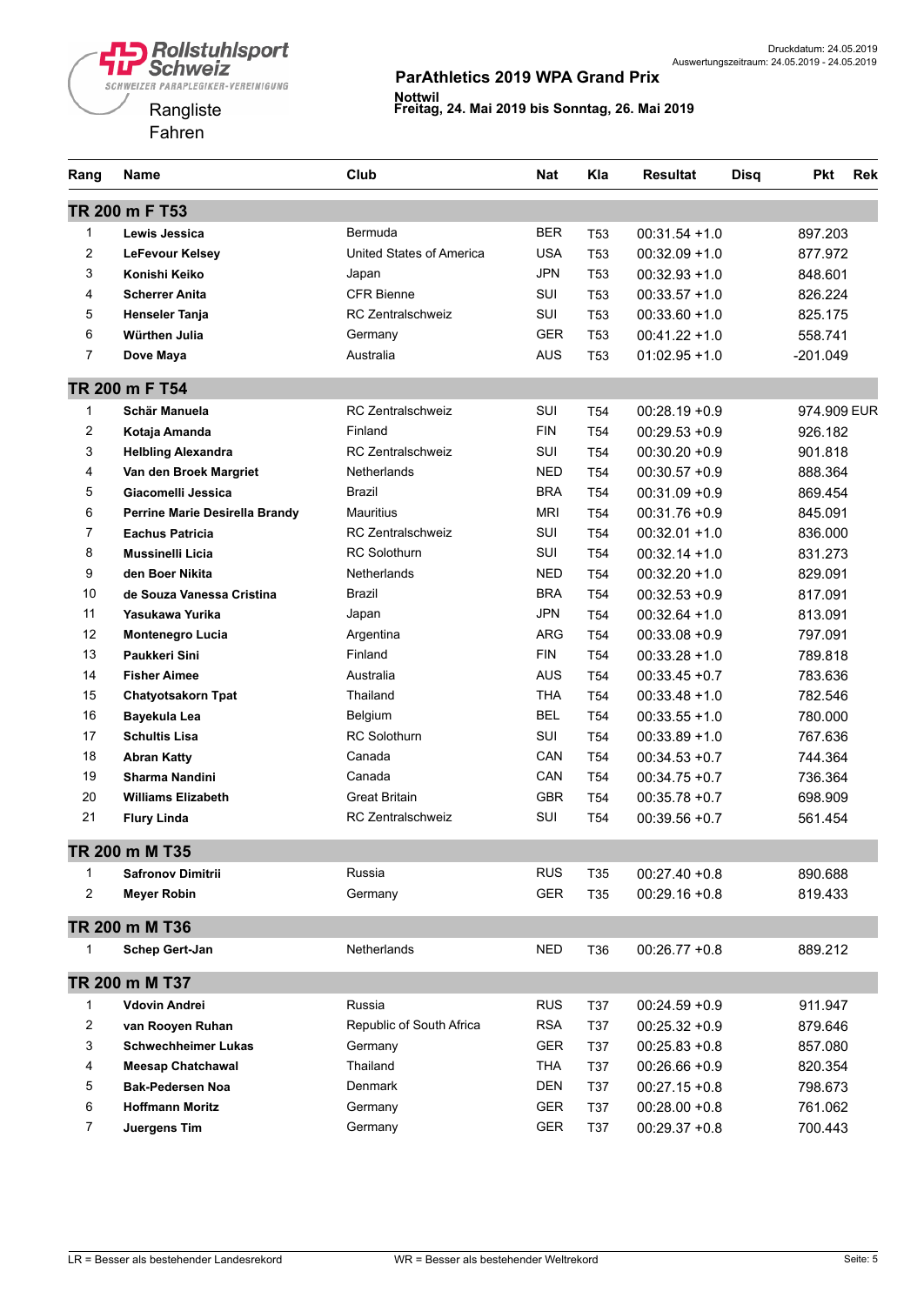

| Rang         | Name                              | Club                 | <b>Nat</b> | Kla             | <b>Resultat</b>  | <b>Disq</b> | <b>Pkt</b> | <b>Rek</b> |
|--------------|-----------------------------------|----------------------|------------|-----------------|------------------|-------------|------------|------------|
|              | TR 200 m M T38                    |                      |            |                 |                  |             |            |            |
| 1            | Jozwicki Dimitri                  | France               | <b>FRA</b> | <b>T38</b>      | $00:24.51 + 0.9$ |             | 875.688    |            |
| 2            | <b>Khinchagov Khetag</b>          | Russia               | <b>RUS</b> | <b>T38</b>      | $00:25.60 + 0.8$ |             | 825.688    |            |
| 3            | <b>Chaikhan Nathayod</b>          | Thailand             | <b>THA</b> | <b>T38</b>      | $00:25.94 + 0.9$ |             | 810.092    |            |
| 4            | <b>Taprom Apisit</b>              | Thailand             | <b>THA</b> | <b>T38</b>      | $00:26.09 + 0.9$ |             | 803.211    |            |
| 5            | <b>Koalick Franz Michaeal</b>     | Germany              | <b>GER</b> | <b>T38</b>      | $00:26.53 + 0.9$ |             | 783.028    |            |
| 6            | <b>Damchoom Surasak</b>           | Thailand             | <b>THA</b> | T38             | $00:26.89 + 0.9$ |             | 766.514    |            |
| 7            | <b>Raub Paul</b>                  | Germany              | <b>GER</b> | T38             | $00:29.52 + 0.8$ |             | 645.872    |            |
|              | TR 200 m M T11                    |                      |            |                 |                  |             |            |            |
| 1            | <b>Watbok Peerapon</b>            | Thailand             | THA        | T <sub>11</sub> | $00:24.77 + 0.9$ |             | 894.196    |            |
| 2            | <b>Seebunrot Nathi</b>            | Thailand             | <b>THA</b> | T <sub>11</sub> | $00:25.89 + 0.9$ |             | 844.196    |            |
|              | TR 200 m M T12                    |                      |            |                 |                  |             |            |            |
| $\mathbf{1}$ | Kashafali Salum Ageze             | Norway               | NOR.       | T <sub>12</sub> | $00:22.31 + 0.7$ |             | 967.130    |            |
| 2            | <b>Ghavelas Athanasios</b>        | Greece               | GRE        | T <sub>12</sub> | $00:22.88 + 0.7$ |             | 940.741    |            |
| 3            | <b>Peng Jiaqiang</b>              | China                | <b>CHN</b> | T <sub>12</sub> | $00:24.14 + 0.9$ |             | 882.407    |            |
| 4            | <b>Chainon Veerawut</b>           | Thailand             | <b>THA</b> | T <sub>12</sub> | $00:26.28 + 0.9$ |             | 783.333    |            |
| 5            | <b>Sondet Phuthibet</b>           | Thailand             | <b>THA</b> | T <sub>12</sub> | $00:28.22 + 0.7$ |             | 693.519    |            |
|              | TR 200 m M T13                    |                      |            |                 |                  |             |            |            |
| 1            | <b>Perris Chad</b>                | Australia            | <b>AUS</b> | T <sub>13</sub> | $00:22.28 + 0.7$ |             | 944.076    |            |
| 2            | Zorzi Axel                        | France               | <b>FRA</b> | T <sub>13</sub> | $00:23.65 + 0.8$ |             | 879.147    |            |
| 3            | <b>Dragsund Nilsen Vegard</b>     | Norway               | <b>NOR</b> | T <sub>13</sub> | $00:23.91 + 0.8$ |             | 866.825    |            |
| 4            | <b>Lamsan Songwut</b>             | Thailand             | <b>THA</b> | T <sub>13</sub> | $00:24.13 + 0.7$ |             | 856.398    |            |
| 5            | Vitan Mihai-Nicolae               | Romania              | ROU        | T <sub>13</sub> | $00:27.12 + 0.8$ |             | 714.692    |            |
|              | TR 200 m M T46                    |                      |            |                 |                  |             |            |            |
| 1            | <b>Filsoe Kasper</b>              | Denmark              | DEN        | T46             | $00:24.02 + 0.8$ |             | 866.981    |            |
|              | TR 200 m M T61                    |                      |            |                 |                  |             |            |            |
| 1            | Lacin Ali                         | Germany              | GER        | T61             | $00:29.66 + 0.5$ |             |            |            |
|              | TR 200 m M T62                    |                      |            |                 |                  |             |            |            |
| 1            | <b>Delespesse David</b>           | Belgium              | <b>BEL</b> | T62             | $00:29.61 + 0.5$ |             |            |            |
| 2            | <b>Floors Johannes</b>            | Germany              | <b>GER</b> | T62             | $00:21.35 + 0.5$ |             |            |            |
| 3            | <b>Hendriks Olivier</b>           | Netherlands          | <b>NED</b> | T62             | $00:24.06 + 0.5$ |             |            |            |
| 4            | <b>Breuer Flip</b>                | <b>Netherlands</b>   | <b>NED</b> | T62             | $00:25.51 + 0.5$ |             |            |            |
|              | TR 200 m M T44                    |                      |            |                 |                  |             |            |            |
| 1            | <b>Malutedi Tom</b>               | Germany              | <b>GER</b> | T44             | $00:24.71 + 0.8$ |             | 839.906    |            |
|              | TR 200 m M T64                    |                      |            |                 |                  |             |            |            |
| 1            | <b>Guity Guity Sherman Isidro</b> | Costa Rica           | <b>CRC</b> | T64             | $00:22.65 + 0.5$ |             | 936.620    |            |
| 2            | <b>Hertog Ronald</b>              | Netherlands          | <b>NED</b> | T64             | $00:22.99 + 0.5$ |             | 920.657    |            |
| 3            | <b>Vloet Levi</b>                 | Netherlands          | <b>NED</b> | T64             | $00:23.98 + 0.5$ |             | 874.178    |            |
|              | TR 200 m M T33                    |                      |            |                 |                  |             |            |            |
| 1            | <b>Small Andrew</b>               | <b>Great Britain</b> | <b>GBR</b> | T33             | $00:34.12 + 0.6$ |             | 823.448    |            |
| 2            | <b>Freeman James</b>              | <b>Great Britain</b> | <b>GBR</b> | T33             | $00:36.84 + 0.6$ |             | 729.655    |            |
| 3            | <b>Schmitz Denis</b>              | Germany              | <b>GER</b> | T33             | $00:39.01 + 0.6$ |             | 654.828    |            |
| 4            | <b>Heilek Maximilian</b>          | Germany              | <b>GER</b> | T33             | $00:40.69 + 0.6$ |             | 596.897    |            |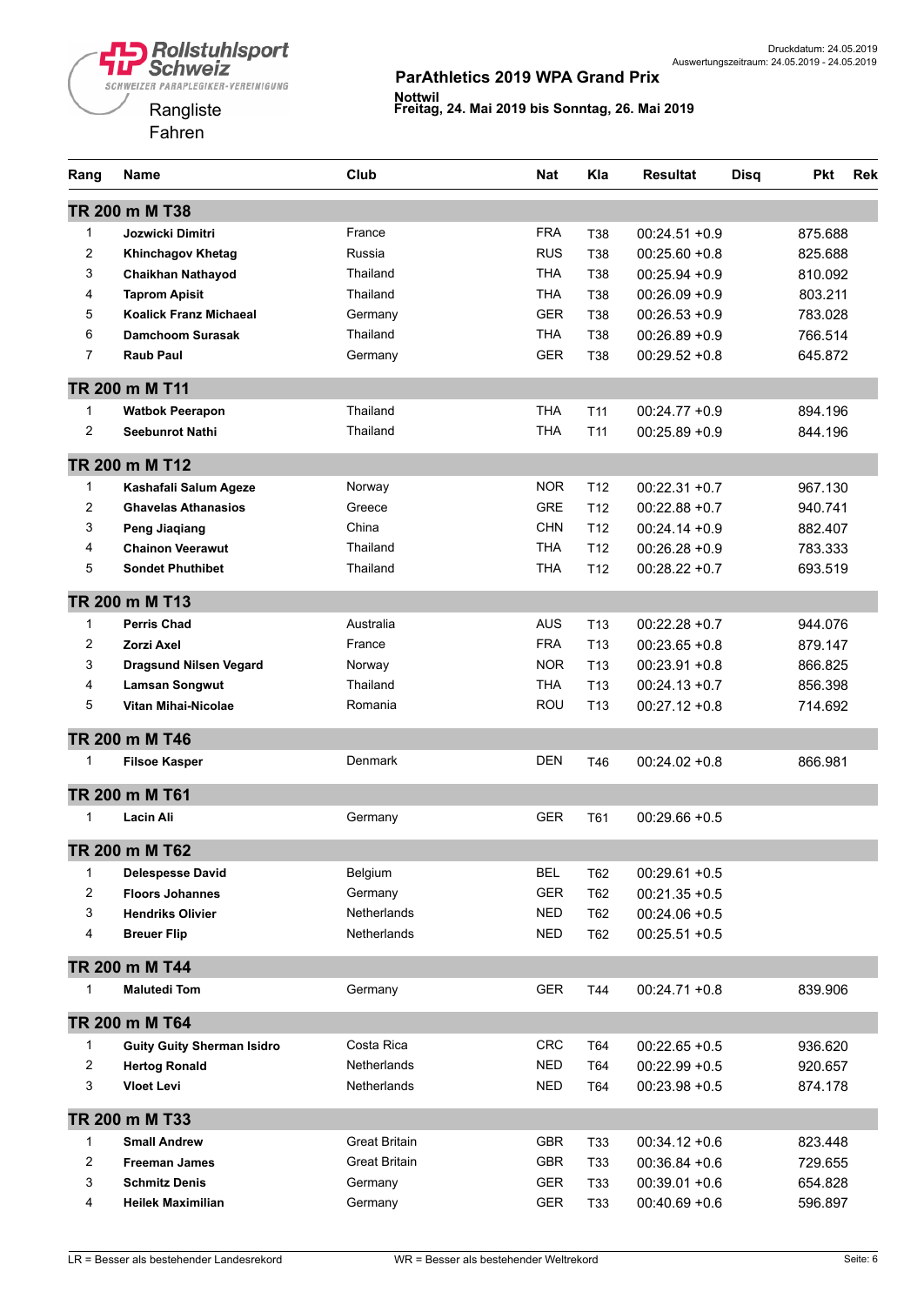

| Rang           | Name                      | Club                        | Nat        | Kla             | Resultat         | <b>Disq</b>       | Pkt         | <b>Rek</b> |
|----------------|---------------------------|-----------------------------|------------|-----------------|------------------|-------------------|-------------|------------|
|                | TR 200 m M T34            |                             |            |                 |                  |                   |             |            |
| 1              | <b>Manni Henry</b>        | Finland                     | <b>FIN</b> | T <sub>34</sub> | $00:27.42 + 0.9$ |                   | 953.435     |            |
| 2              | Alhammadi Mohamed         | <b>United Arab Emirates</b> | <b>UAE</b> | T <sub>34</sub> | $00:27.56 + 0.9$ |                   | 948.092     |            |
| 3              | <b>Rattana Chaiwat</b>    | Thailand                    | THA        | T <sub>34</sub> | $00:28.95 + 0.9$ |                   | 895.038     |            |
| 4              | <b>Towers Isaac</b>       | <b>Great Britain</b>        | <b>GBR</b> | T <sub>34</sub> | $00:28.98 + 0.9$ |                   | 893.893     |            |
| 5              | <b>Rusch Stefan</b>       | <b>Netherlands</b>          | <b>NED</b> | T34             | $00:29.36 + 0.9$ |                   | 879.389     |            |
| 6              | Kobata Atsuro             | Japan                       | <b>JPN</b> | T34             | $00:29.75 + 0.9$ |                   | 864.504     |            |
| $\overline{7}$ | <b>Gong Wenhao</b>        | China                       | <b>CHN</b> | T <sub>34</sub> | $00:29.87 + 0.8$ |                   | 859.924     |            |
| 8              | Alenezi Abdullah          | Kuwait                      | <b>KUW</b> | T <sub>34</sub> | $00:30.21 + 0.8$ |                   | 846.947     |            |
| 9              | <b>Brazier Joe</b>        | <b>Great Britain</b>        | <b>GBR</b> | T <sub>34</sub> | $00:30.31 + 0.9$ |                   | 843.130     |            |
| 10             | <b>Edwards Jamie</b>      | <b>Great Britain</b>        | <b>GBR</b> | T <sub>34</sub> | $00:30.83 + 0.8$ |                   | 823.282     |            |
| 11             | <b>Cooper Matthew</b>     | <b>Great Britain</b>        | <b>GBR</b> | T <sub>34</sub> | $00:31.14 + 0.8$ |                   | 811.450     |            |
| 12             | <b>Pijs Bart</b>          | <b>Netherlands</b>          | <b>NED</b> | T34             | $00:31.48 + 0.9$ |                   | 798.473     |            |
| 13             | <b>Williams Nathaniel</b> | <b>Great Britain</b>        | <b>GBR</b> | T34             | $00:31.91 + 0.8$ |                   | 782.061     |            |
| 14             | <b>Hermann Eskil</b>      | <b>RC Zentralschweiz</b>    | SUI        | T34             | $00:41.55 + 0.8$ |                   | 414.122     |            |
| 15             | Deschwanden Andrin        | <b>RC Zentralschweiz</b>    | SUI        | T34             | $00:42.20 + 0.8$ |                   | 389.313     |            |
|                | TR 200 m M T51            |                             |            |                 |                  |                   |             |            |
| 1              | Piispanen Toni            | Finland                     | <b>FIN</b> | T <sub>51</sub> | $00:37.70 + 0.7$ |                   | 969.945     |            |
| 2              | Navarro Edgar             | Mexico                      | <b>MEX</b> | T <sub>51</sub> | $00:38.66 + 0.7$ |                   | 943.716 AMR |            |
| 3              | <b>Genyn Peter</b>        | Belgium                     | <b>BEL</b> | T <sub>51</sub> | $00:39.98 + 0.7$ |                   | 907.650     |            |
| 4              | <b>Mestre Helder</b>      | Portugal                    | <b>POR</b> | T <sub>51</sub> | $00:45.41 + 0.7$ |                   | 759.290     |            |
| 5              | <b>Fonseca Ernesto</b>    | Costa Rica                  | <b>CRC</b> | T <sub>51</sub> | $00:46.34 + 0.7$ |                   | 733.880     |            |
|                | TR 200 m M T52            |                             |            |                 |                  |                   |             |            |
| 1              | <b>Bösch Beat</b>         | <b>RC Zentralschweiz</b>    | SUI        | T <sub>52</sub> | $00:32.16 + 1.1$ |                   | 928.000     |            |
| 2              | <b>Hernandez Salvador</b> | Mexico                      | <b>MEX</b> | T <sub>52</sub> | $00:32.72 +1.1$  |                   | 909.333     |            |
| 3              | <b>Matsumoto Naoyuki</b>  | Japan                       | <b>JPN</b> | T <sub>52</sub> | $00:34.19 + 1.1$ |                   | 860.333     |            |
| 4              | Hose Josh                 | Australia                   | AUS        | T <sub>52</sub> | $00:35.69 + 1.1$ |                   | 810.333     |            |
| 5              | <b>Smith Nicholas</b>     | <b>Great Britain</b>        | <b>GBR</b> | T <sub>52</sub> | $00:36.45 + 1.1$ |                   | 785.000     |            |
| 6              | <b>Hussain Bulbul</b>     | <b>Great Britain</b>        | <b>GBR</b> | T <sub>52</sub> | $00:42.84 + 1.1$ |                   | 572.000     |            |
|                | <b>Beack Brandon</b>      | Republic of South Africa    | <b>RSA</b> | T <sub>52</sub> | DQ               | R <sub>18.5</sub> |             |            |
|                | TR 200 m M T53            |                             |            |                 |                  |                   |             |            |
| 1              | Paeyo Pongsakorn          | Thailand                    | <b>THA</b> | T <sub>53</sub> | $00:25.71 + 0.7$ |                   | 971.600     |            |
| 2              | Yang Shaogiao             | China                       | <b>CHN</b> | T <sub>53</sub> | $00:27.24 + 0.6$ |                   | 910.400     |            |
| 3              | <b>Fairbank Pierre</b>    | France                      | <b>FRA</b> | T <sub>53</sub> | $00:27.26 + 0.7$ |                   | 909.600     |            |
| 4              | <b>Brignone Nicolas</b>   | France                      | <b>FRA</b> | T <sub>53</sub> | $00:27.33 + 0.7$ |                   | 906.800     |            |
| 5              | <b>Alganaidl Fahad</b>    | Saudi Arabia                | <b>KSA</b> | T <sub>53</sub> | $00:27.70 + 0.7$ |                   | 892.000     |            |
| 6              | Silva Ariosvaldo          | Brazil                      | <b>BRA</b> | T <sub>53</sub> | $00:27.77 + 0.7$ |                   | 889.200     |            |
| 7              | Jomni Moatez              | Great Britain               | <b>GBR</b> | T <sub>53</sub> | $00:27.82 + 0.7$ |                   | 887.200     |            |
| 8              | Alqurashi Adbulrahmen     | Saudi Arabia                | <b>KSA</b> | <b>T53</b>      | $00:27.99 + 0.6$ |                   | 880.400     |            |
| 9              | <b>Bushell Mickey</b>     | <b>Great Britain</b>        | <b>GBR</b> | T <sub>53</sub> | $00:28.11 + 0.7$ |                   | 875.600     |            |
| 10             | <b>Brown Ben</b>          | Canada                      | CAN        | T <sub>53</sub> | $00:28.16 + 0.6$ |                   | 873.600     |            |
| 11             | Gastaldi Diego            | Italy                       | ITA        | T <sub>53</sub> | $00:28.58 + 0.7$ |                   | 856.800     |            |
| 12             | <b>Intasen Sopa</b>       | Thailand                    | <b>THA</b> | T <sub>53</sub> | $00:28.96 + 0.6$ |                   | 841.600     |            |
| 13             | Alenzei Abdullah          | Kuwait                      | <b>KUW</b> | T <sub>53</sub> | $00:30.33 + 0.6$ |                   | 786.800     |            |
| 14             | <b>Larusson Arnar</b>     | Iceland                     | ISL        | T <sub>53</sub> | $00:32.43 + 0.6$ |                   | 702.800     |            |
| 15             | <b>Russom Matiwos</b>     | RC beider Basel             | SUI        | T <sub>53</sub> | $00:32.96 + 0.6$ |                   | 681.600     |            |
| 16             | <b>Sellier David</b>      | France                      | <b>FRA</b> | <b>T53</b>      | $00:37.61 + 0.6$ |                   | 495.600     |            |
|                |                           |                             |            |                 |                  |                   |             |            |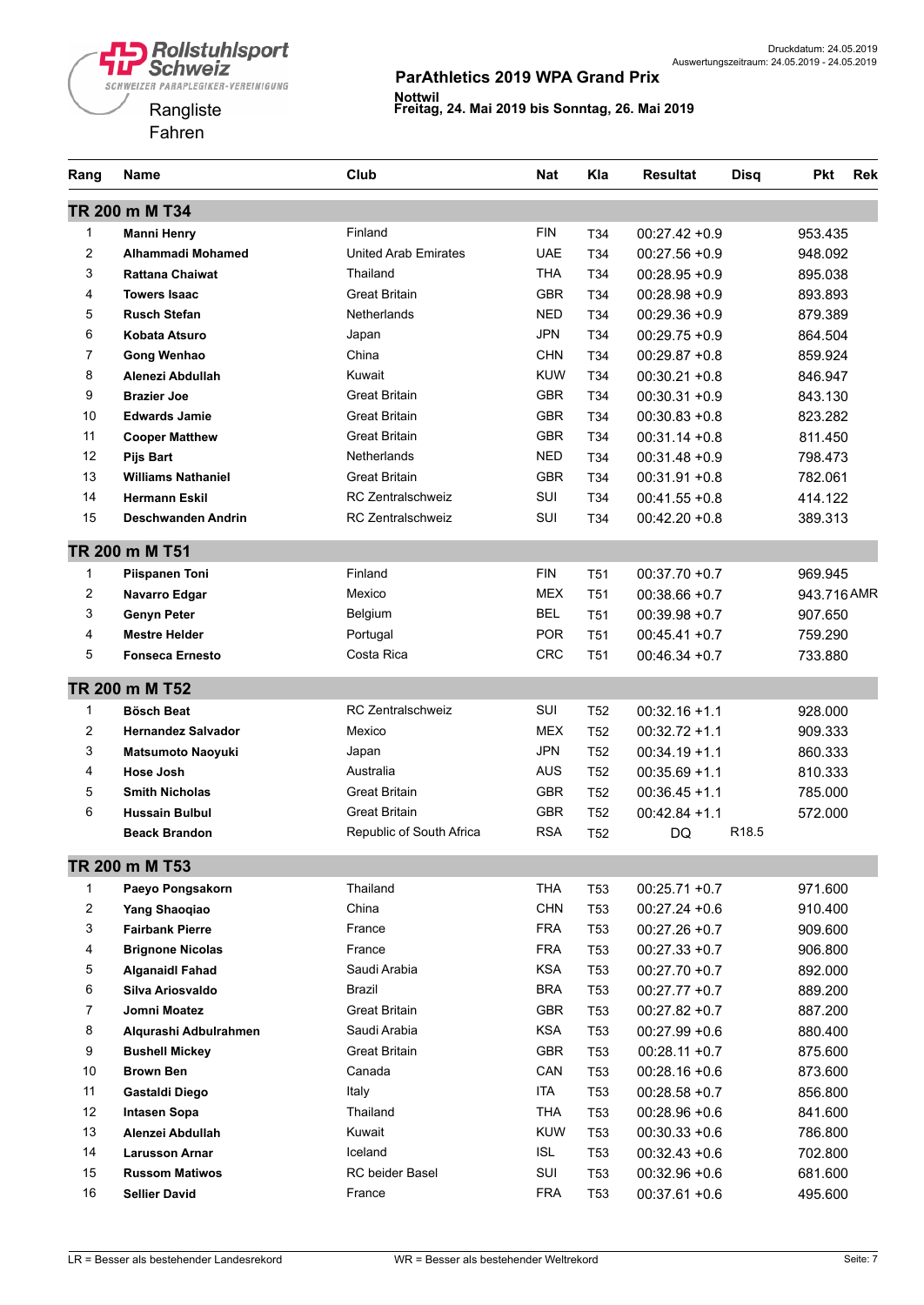



| Rang           | Name                               | Club                              | <b>Nat</b> | Kla             | <b>Resultat</b><br><b>Disq</b> | <b>Pkt</b>  | <b>Rek</b> |
|----------------|------------------------------------|-----------------------------------|------------|-----------------|--------------------------------|-------------|------------|
|                | TR 200 m M T54                     |                                   |            |                 |                                |             |            |
| 1              | Tähti Leo-Pekka                    | Finland                           | <b>FIN</b> | T <sub>54</sub> | $00:24.69 + 0.5$               | 979.752     |            |
| $\overline{c}$ | Van Weeghel Kenny                  | <b>Netherlands</b>                | <b>NED</b> | T <sub>54</sub> | $00:25.13 + 0.5$               | 961.570     |            |
| 3              | <b>Carter Sam</b>                  | Australia                         | <b>AUS</b> | T <sub>54</sub> | $00:25.19 + 0.5$               | 959.091     |            |
| 4              | <b>Maguire Nathan</b>              | <b>Great Britain</b>              | <b>GBR</b> | T <sub>54</sub> | $00:25.26 + 0.5$               | 956.198     |            |
| 5              | <b>Cervantes Garcia Juan Pablo</b> | Mexico                            | <b>MEX</b> | T <sub>54</sub> | $00:25.43 + 0.5$               | 949.174     |            |
| 6              | <b>Chiassaro Richard</b>           | <b>Great Britain</b>              | <b>GBR</b> | T <sub>54</sub> | $00:25.46 + 0.5$               | 947.934     |            |
| $\overline{7}$ | Hu Yang                            | China                             | <b>CHN</b> | T <sub>54</sub> | $00:25.70 +0.9$                | 938.016     |            |
| 8              | Konjen Saichon                     | Thailand                          | <b>THA</b> | T <sub>54</sub> | $00:26.10 + 0.5$               | 921.488     |            |
| 9              | Alrajehi Faisal                    | Kuwait                            | <b>KUW</b> | T54             | $00:26.18 + 0.9$               | 918.182     |            |
| 10             | van de Waterlaat Rens              | <b>Netherlands</b>                | <b>NED</b> | T <sub>54</sub> | $00:26.46 + 0.9$               | 906.612     |            |
| 11             | Song Lei                           | China                             | <b>CHN</b> | T <sub>54</sub> | $00:26.47 + 0.5$               | 906.198     |            |
| 12             | de Melo Leonardo                   | Brazil                            | <b>BRA</b> | T54             | $00:26.76 + 0.8$               | 894.215     |            |
| 13             | <b>Bailey Luke</b>                 | Australia                         | <b>AUS</b> | T <sub>54</sub> | $00:26.96 + 0.9$               | 885.950     |            |
| 14             | <b>LaBrooy Dillon</b>              | <b>Great Britain</b>              | <b>GBR</b> | T <sub>54</sub> | $00:26.97 + 0.8$               | 885.537     |            |
| 15             | <b>Christophe Isaiah</b>           | Canada                            | CAN        | T <sub>54</sub> | $00:27.06 + 0.9$               | 881.818     |            |
| 16             | <b>Sartor Giandomenico</b>         | Italy                             | <b>ITA</b> | T <sub>54</sub> | $00:27.39 + 0.8$               | 868.182     |            |
| 17             | <b>Malter Ludwig</b>               | Austria                           | <b>AUT</b> | T <sub>54</sub> | $00:27.56 + 0.8$               | 861.157     |            |
| 18             | Luo Xingchuan                      | China                             | <b>CHN</b> | T <sub>54</sub> | $00:27.59 + 0.8$               | 859.917     |            |
| 19             | <b>Janthon Ekkachai</b>            | Thailand                          | <b>THA</b> | T <sub>54</sub> | $00:27.66 + 0.9$               | 857.025     |            |
| 20             | <b>Scherer David</b>               | Germany                           | <b>GER</b> | T <sub>54</sub> | $00:27.71 + 0.9$               | 854.959     |            |
| 21             | Kishizawa Hiroki                   | Japan                             | <b>JPN</b> | T <sub>54</sub> | $00:28.00 + 0.7$               | 842.975     |            |
| 22             | <b>Himanka Tuomo</b>               | Finland                           | <b>FIN</b> | T <sub>54</sub> | $00:28.06 + 0.8$               | 840.496     |            |
| 23             | <b>Orru Raffaele</b>               | Netherlands                       | <b>NED</b> | T54             | $00:28.23 + 0.8$               | 833.471     |            |
| 24             | <b>Ademes Tristian Joshua</b>      | Germany                           | <b>GER</b> | T54             | $00:28.30 + 0.8$               | 830.579     |            |
| 25             | <b>Algharib Mohammad</b>           | Kuwait                            | <b>KUW</b> | T <sub>54</sub> | $00:28.66 + 0.8$               | 815.703     |            |
| 26             | <b>McCullagh Sean</b>              | Ireland                           | IRL        | T <sub>54</sub> | $00:29.20 + 0.7$               | 793.388     |            |
| 27             | <b>Quintero Macias Jose Manuel</b> | Spain                             | <b>ESP</b> | T <sub>54</sub> | $00:29.56 + 0.8$               | 778.512     |            |
| 28             | <b>Willimann Lukas</b>             | <b>RC Zentralschweiz</b>          | SUI        | T <sub>54</sub> | $00:29.83 + 0.7$               | 767.355     |            |
| 29             | Jagodzinski Maximilian Andreas     | Germany                           | <b>GER</b> | T <sub>54</sub> | $00:31.01 + 0.8$               | 718.595     |            |
| 30             | <b>Zimich Balraj</b>               | Canada                            | CAN        | T <sub>54</sub> | $00:31.02 +0.7$                | 718.182     |            |
| 31             | <b>Guenther Jannes</b>             | Germany                           | <b>GER</b> | T54             | $00:31.19 + 0.7$               | 711.157     |            |
| 32             |                                    | RC Zentralschweiz                 | SUI        |                 |                                |             |            |
| 33             | Kieliger Fabian                    | <b>RC Solothurn</b>               | SUI        | T <sub>54</sub> | $00:33.23 + 0.7$               | 626.859     |            |
|                | <b>Studer Dario</b>                |                                   |            | T <sub>54</sub> | $00:33.54 + 0.7$               | 614.050     |            |
| 34             | Alzahrani Jamaan                   | Saudi Arabia<br>RC Zentralschweiz | <b>KSA</b> | T <sub>54</sub> | 00:36.44 + 0.9YC 125.5         | 494.215     |            |
| 35             | <b>Scheuber Cyrill</b>             | RSC Bern                          | SUI<br>SUI | T54             | $00:40.55 + 0.7$               | 324.380     |            |
| 36             | Siegenthaler Silvan                |                                   |            | T54             | $00:44.34 + 0.8$               | 167.769     |            |
|                | TR 800 m F T33                     |                                   |            |                 |                                |             |            |
| 1              | <b>Little Rosemary</b>             | Australia                         | AUS        | T33             | 02:47.05<br>0.0                | 831.001     |            |
| 2              | Jansen Luna                        | <b>Netherlands</b>                | <b>NED</b> | T33             | 02:47.19 0.0                   | 830.021     |            |
| 3              | <b>Gallagher Olivia</b>            | Great Britain                     | <b>GBR</b> | T33             | 03:07.14 0.0                   | 690.413     |            |
| 4              | <b>Alexander Emma</b>              | <b>Great Britain</b>              | GBR        | T33             | 04:37.11 0.0                   | 60.812      |            |
|                | TR 800 m F T34                     |                                   |            |                 |                                |             |            |
| 1              | <b>Cockroft Hannah</b>             | <b>Great Britain</b>              | GBR        | T34             | 02:01.46 0.0                   | 950.216     |            |
| 2              | Doronina Veronika                  | Russia                            | <b>RUS</b> | T34             | 02:18.39 0.0                   | 803.889     |            |
| 3              | Lefevre Joyce                      | Belgium                           | <b>BEL</b> | T34             | 02:21.30 0.0                   | 778.738     |            |
| 4              | Kanawaku Atsuko                    | Japan                             | <b>JPN</b> | T34             | 02:22.07 0.0                   | 772.083 ASR |            |
| 5              | <b>Siemons Amy</b>                 | <b>Netherlands</b>                | <b>NED</b> | T34             | 02:27.37 0.0                   | 726.275     |            |
| 6              | Zuo Caiyun                         | China                             | <b>CHN</b> | T34             | 02:39.57 0.0                   | 620.830     |            |
|                |                                    |                                   |            |                 |                                |             |            |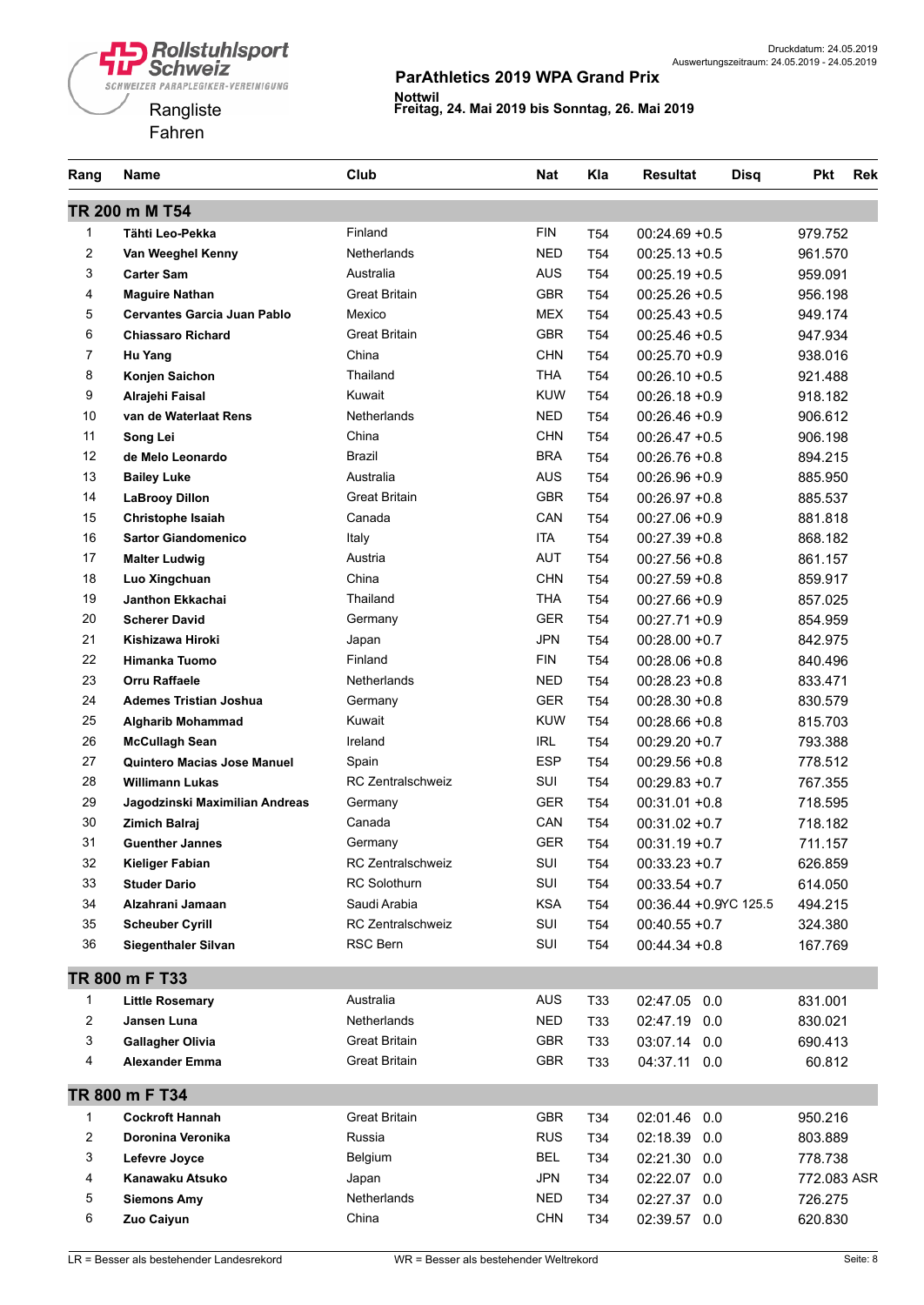

| Rang           | Name                                                    | Club                            | <b>Nat</b> | Kla             | <b>Resultat</b> | <b>Disq</b> | <b>Pkt</b>  | <b>Rek</b> |
|----------------|---------------------------------------------------------|---------------------------------|------------|-----------------|-----------------|-------------|-------------|------------|
|                | TR 800 m F T53                                          |                                 |            |                 |                 |             |             |            |
| 1              | de Rozario Madison                                      | Australia                       | <b>AUS</b> | <b>T53</b>      | 01:50.09        | 0.0         | 960.434     |            |
| $\overline{c}$ | <b>McClammer Chelsea</b>                                | United States of America        | <b>USA</b> | T <sub>53</sub> | 01:51.25        | 0.0         | 949.481     |            |
| 3              | Dogangun Hamide                                         | Turkey                          | <b>TUR</b> | T <sub>53</sub> | 01:52.48        | 0.0         | 937.866     |            |
| 4              | <b>Ballard Angela</b>                                   | Australia                       | <b>AUS</b> | T <sub>53</sub> | 01:53.68        | 0.0         | 926.534     |            |
| 5              | <b>Debrunner Catherine</b>                              | <b>RC Zentralschweiz</b>        | SUI        | <b>T53</b>      | 01:53.87        | 0.0         | 924.740     |            |
| 6              | Nakayama Kazumi                                         | Japan                           | <b>JPN</b> | <b>T53</b>      | 01:54.35        | 0.0         | 920.208     |            |
| $\overline{7}$ | <b>Dupont Ilana</b>                                     | Canada                          | CAN        | T <sub>53</sub> | 01:57.47        | 0.0         | 890.746     |            |
| 8              | <b>Frotten Jessica</b>                                  | Canada                          | CAN        | <b>T53</b>      | 01:58.46        | 0.0         | 881.398     |            |
| 9              | Lewis Jessica                                           | Bermuda                         | <b>BER</b> | T <sub>53</sub> | 02:03.40        | 0.0         | 834.750     |            |
| 10             | Abdikarimova Akzana                                     | Russia                          | <b>RUS</b> | T53             | 02:03.81        | 0.0         | 830.878     |            |
|                | TR 800 m F T54                                          |                                 |            |                 |                 |             |             |            |
| $\mathbf{1}$   | Schär Manuela                                           | <b>RC Zentralschweiz</b>        | <b>SUI</b> | T <sub>54</sub> | 01:43.39        | 0.0         | 993.281 EUR |            |
| $\overline{c}$ | <b>McFadden Tatyana</b>                                 | United States of America        | <b>USA</b> | T <sub>54</sub> | 01:44.57        | 0.0         | 981.792     |            |
| 3              | Zou Lihong                                              | China                           | <b>CHN</b> | T <sub>54</sub> | 01:44.91        | 0.0         | 978.481 ASR |            |
| 4              | Scaroni Susannah                                        | United States of America        | <b>USA</b> | T <sub>54</sub> | 01:45.00        | 0.0         | 977.605     |            |
| 5              | <b>Ault-Connell Eliza</b>                               | Australia                       | <b>AUS</b> | T <sub>54</sub> | 01:45.08        | 0.0         | 976.826 OCR |            |
| 6              | <b>McGrory Amanda</b>                                   | <b>United States of America</b> | <b>USA</b> | T <sub>54</sub> | 01:45.33        | 0.0         | 974.391     |            |
| $\overline{7}$ | <b>Helbling Alexandra</b>                               | <b>RC Zentralschweiz</b>        | SUI        | T <sub>54</sub> | 01:48.20        | 0.0         | 946.446     |            |
| 8              | Van den Broek Margriet                                  | Netherlands                     | <b>NED</b> | T <sub>54</sub> | 01:52.94        | 0.0         | 900.292     |            |
| 9              | <b>Roy Diane</b>                                        | Canada                          | CAN        | T <sub>54</sub> | 01:55.58        | 0.0         | 874.586     |            |
| 10             | dos Santos Rocha Aline                                  | Brazil                          | <b>BRA</b> | T <sub>54</sub> | 01:55.65        | 0.0         | 873.905     |            |
| 11             | <b>Eachus Patricia</b>                                  | <b>RC Zentralschweiz</b>        | SUI        | T <sub>54</sub> | 01:55.84        | 0.0         | 872.054     |            |
| 12             | Moore Jemima                                            | Australia                       | <b>AUS</b> | T <sub>54</sub> | 01:55.85        | 0.0         | 871.957     |            |
| 13             | den Boer Nikita                                         | Netherlands                     | <b>NED</b> | T <sub>54</sub> | 01:56.07        | 0.0         | 869.815     |            |
| 14             | de Souza Vanessa Cristina                               | Brazil                          | <b>BRA</b> | T <sub>54</sub> | 01:56.80        | 0.0         | 862.707     |            |
| 15             | Kocherova Natalia                                       | Russia                          | <b>RUS</b> | T <sub>54</sub> | 01:57.41        | 0.0         | 856.767     |            |
| 16             | Giacomelli Jessica                                      | Brazil                          | <b>BRA</b> | T <sub>54</sub> | 01:58.18        | 0.0         | 849.270     |            |
| 17             | Supurgeci Zubeyde                                       | Turkey                          | <b>TUR</b> | T <sub>54</sub> | 02:00.08        | 0.0         | 830.769     |            |
| 18             | Yasukawa Yurika                                         | Japan                           | <b>JPN</b> | T <sub>54</sub> | 02:00.79        | 0.0         | 823.856     |            |
| 19             | <b>Chatyotsakorn Tpat</b>                               | Thailand                        | <b>THA</b> | T <sub>54</sub> | 02:01.34        | 0.0         | 818.501     |            |
| 20             | Mussinelli Licia                                        | <b>RC Solothurn</b>             | SUI        | T <sub>54</sub> | 02:01.78 0.0    |             | 814.216     |            |
| 21             | <b>Rausin Arielle</b>                                   | United States of America        | <b>USA</b> | T <sub>54</sub> | 02:02.06 0.0    |             | 811.490     |            |
| 22             | <b>Alphonse Marie Emmanuelle</b><br><b>Anais Noemie</b> | <b>Mauritius</b>                | <b>MRI</b> | T <sub>54</sub> | 02:02.82 0.0    |             | 804.090     |            |
| 23             | <b>Schultis Lisa</b>                                    | <b>RC Solothurn</b>             | SUI        | T54             | 02:10.12 0.0    |             | 733.009     |            |
| 24             | <b>Vaillant Catherine</b>                               | Canada                          | CAN        | T <sub>54</sub> | 02:11.27        | 0.0         | 721.811     |            |
| 25             | <b>Williams Elizabeth</b>                               | <b>Great Britain</b>            | <b>GBR</b> | T <sub>54</sub> | 02:12.29 0.0    |             | 711.879     |            |
| 26             | Sharma Nandini                                          | Canada                          | CAN        | T <sub>54</sub> | 02:16.28 0.0    |             | 673.028     |            |
|                | TR 800 m M T37                                          |                                 |            |                 |                 |             |             |            |
| 1              | <b>Saewang Sakphet</b>                                  | Thailand                        | <b>THA</b> | T37             | 02:22.64 0.0    |             | 782.935     |            |
|                | TR 800 m M T38                                          |                                 |            |                 |                 |             |             |            |
| 1              | <b>Lagergren Anders</b>                                 | Denmark                         | <b>DEN</b> | T38             | 02:19.42 0.0    |             | 827.418     |            |
|                | TR 800 m M T20                                          |                                 |            |                 |                 |             |             |            |
| 1              | <b>Hersi Mohamed</b>                                    | Denmark                         | <b>DEN</b> | T <sub>20</sub> | 02:08.51 0.0    |             | 868.750     |            |
|                | TR 800 m M T11                                          |                                 |            |                 |                 |             |             |            |
| 1              | Songphinit Suphachai                                    | Thailand                        | <b>THA</b> | T11             | 02:15.01 0.0    |             | 860.675     |            |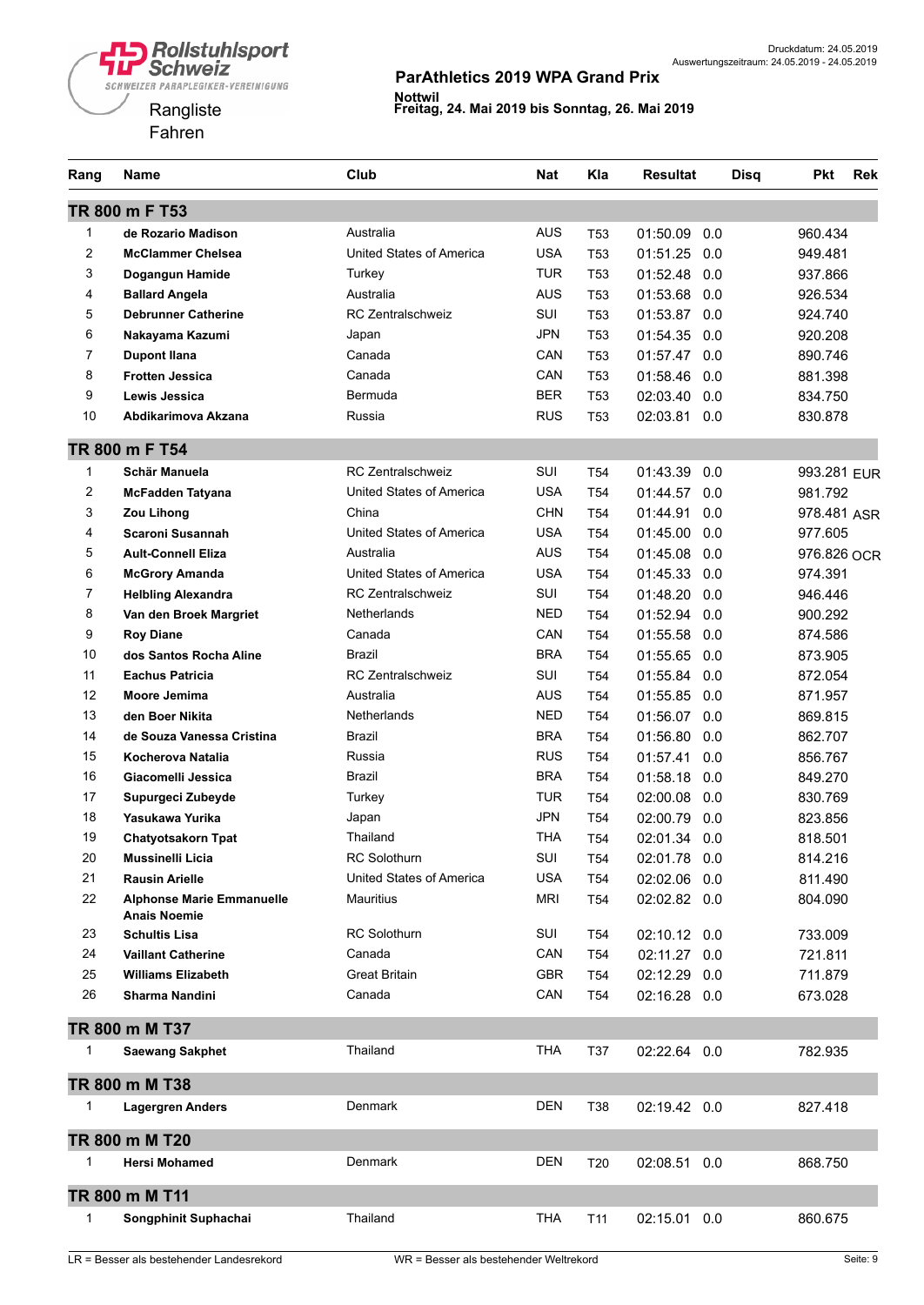



| Rang           | Name                      | Club                        | Nat        | Kla             | Resultat     | <b>Disq</b> | <b>Pkt</b> | <b>Rek</b> |
|----------------|---------------------------|-----------------------------|------------|-----------------|--------------|-------------|------------|------------|
|                | TR 800 m M T13            |                             |            |                 |              |             |            |            |
| 1              | <b>Boonen Matthias</b>    | Belgium                     | <b>BEL</b> | T <sub>13</sub> | 02:09.39     | 0.0         | 831.165    |            |
|                | TR 800 m M T33            |                             |            |                 |              |             |            |            |
| $\mathbf{1}$   | <b>Small Andrew</b>       | <b>Great Britain</b>        | <b>GBR</b> | T <sub>33</sub> | 02:19.94     | 0.0         | 756.089    |            |
| 2              | <b>Freeman James</b>      | <b>Great Britain</b>        | <b>GBR</b> | T33             | 02:27.40     | 0.0         | 689.778    |            |
| 3              | <b>Heilek Maximilian</b>  | Germany                     | GER        | T33             | 02:57.00 0.0 |             | 426.667    |            |
|                | TR 800 m M T34            |                             |            |                 |              |             |            |            |
| 1              | Alhammadi Mohamed         | <b>United Arab Emirates</b> | UAE        | T <sub>34</sub> | 01:46.32     | 0.0         | 912.883    |            |
| 2              | <b>McCracken Rheed</b>    | Australia                   | AUS        | T34             | 01:46.92     | 0.0         | 906.749    |            |
| 3              | <b>Towers Isaac</b>       | <b>Great Britain</b>        | <b>GBR</b> | T <sub>34</sub> | 01:47.31     | 0.0         | 902.761    |            |
| 4              | <b>Smeenk Austin</b>      | Canada                      | CAN        | T <sub>34</sub> | 01:48.39     | 0.0         | 891.718    |            |
| 5              | <b>Manni Henry</b>        | Finland                     | <b>FIN</b> | T34             | 01:48.53     | 0.0         | 890.286    |            |
| 6              | <b>Mitic Bojan</b>        | <b>RC Zentralschweiz</b>    | SUI        | T34             | 01:48.65     | 0.0         | 889.059    |            |
| 7              | <b>Brazier Joe</b>        | <b>Great Britain</b>        | GBR        | T34             | 01:53.96     | 0.0         | 834.765    |            |
| 8              | Gong Wenhao               | China                       | CHN        | T34             | 01:54.45     | 0.0         | 829.755    |            |
| 9              | <b>Edwards Jamie</b>      | <b>Great Britain</b>        | <b>GBR</b> | T34             | 01:58.34     | 0.0         | 789.979    |            |
| 10             | Kobata Atsuro             | Japan                       | <b>JPN</b> | T <sub>34</sub> | 01:59.34     | 0.0         | 779.755    |            |
| 11             | <b>Williams Nathaniel</b> | <b>Great Britain</b>        | <b>GBR</b> | T <sub>34</sub> | 02:02.36     | 0.0         | 748.875    |            |
| 12             | <b>Pijs Bart</b>          | Netherlands                 | NED        | T <sub>34</sub> | 02:03.41     | 0.0         | 738.139    |            |
| 13             | <b>Leclerc Lee</b>        | Canada                      | CAN        | T34             | 02:07.50     | 0.0         | 696.319    |            |
| 14             | Deschwanden Andrin        | <b>RC Zentralschweiz</b>    | SUI        | T34             | 02:50.42 0.0 |             | 257.464    |            |
|                | TR 800 m M T51            |                             |            |                 |              |             |            |            |
| 1              | <b>Strobel Stefan</b>     | Germany                     | GER        | T <sub>51</sub> | 03:08.78     | 0.0         | 749.801    |            |
|                | TR 800 m M T53            |                             |            |                 |              |             |            |            |
| 1              | <b>Lakatos Brent</b>      | Canada                      | CAN        | <b>T53</b>      | 01:38.49     | 0.0         | 928.292    |            |
| 2              | Yang Shaoqiao             | China                       | <b>CHN</b> | <b>T53</b>      | 01:39.54     | 0.0         | 916.866    |            |
| 3              | Paeyo Pongsakorn          | Thailand                    | THA        | T <sub>53</sub> | 01:39.84     | 0.0         | 913.602    |            |
| 4              | Gritsenko Vitalii         | Russia                      | <b>RUS</b> | T <sub>53</sub> | 01:40.01     | 0.0         | 911.752    |            |
| 5              | George Joshua             | United States of America    | <b>USA</b> | <b>T53</b>      | 01:40.11     | 0.0         | 910.664    |            |
| 6              | Siemann Brian             | United States of America    | USA        | T <sub>53</sub> | 01:40.23 0.0 |             | 909.358    |            |
| $\overline{7}$ | <b>Fairbank Pierre</b>    | France                      | <b>FRA</b> | <b>T53</b>      | 01:40.31     | 0.0         | 908.488    |            |
| 8              | <b>Colman Richard</b>     | Australia                   | AUS        | <b>T53</b>      | 01:40.64     | 0.0         | 904.897    |            |
| 9              | Matsunaga Hitoshi         | Japan                       | <b>JPN</b> | T <sub>53</sub> | 01:41.62 0.0 |             | 894.233    |            |
| 10             | <b>Brignone Nicolas</b>   | France                      | <b>FRA</b> | T <sub>53</sub> | 01:43.89     | 0.0         | 869.532    |            |
| 11             | <b>Intasen Sopa</b>       | Thailand                    | <b>THA</b> | <b>T53</b>      | 01:44.12 0.0 |             | 867.029    |            |
| 12             | <b>Brown Ben</b>          | Canada                      | CAN        | <b>T53</b>      | 01:44.29     | 0.0         | 865.179    |            |
| 13             | Gastaldi Diego            | Italy                       | ITA        | <b>T53</b>      | 01:44.51     | 0.0         | 862.786    |            |
| 14             | <b>Aminov Rustam</b>      | Russia                      | <b>RUS</b> | <b>T53</b>      | 01:44.68     | 0.0         | 860.936    |            |
| 15             | Hiromichi Jun             | Japan                       | <b>JPN</b> | T <sub>53</sub> | 01:47.02 0.0 |             | 835.473    |            |
| 16             | <b>Russom Matiwos</b>     | RC beider Basel             | SUI        | <b>T53</b>      | 02:13.89 0.0 |             | 543.090    |            |
|                | Alqurashi Adbulrahmen     | Saudi Arabia                | <b>KSA</b> | <b>T53</b>      | <b>DNF</b>   |             |            |            |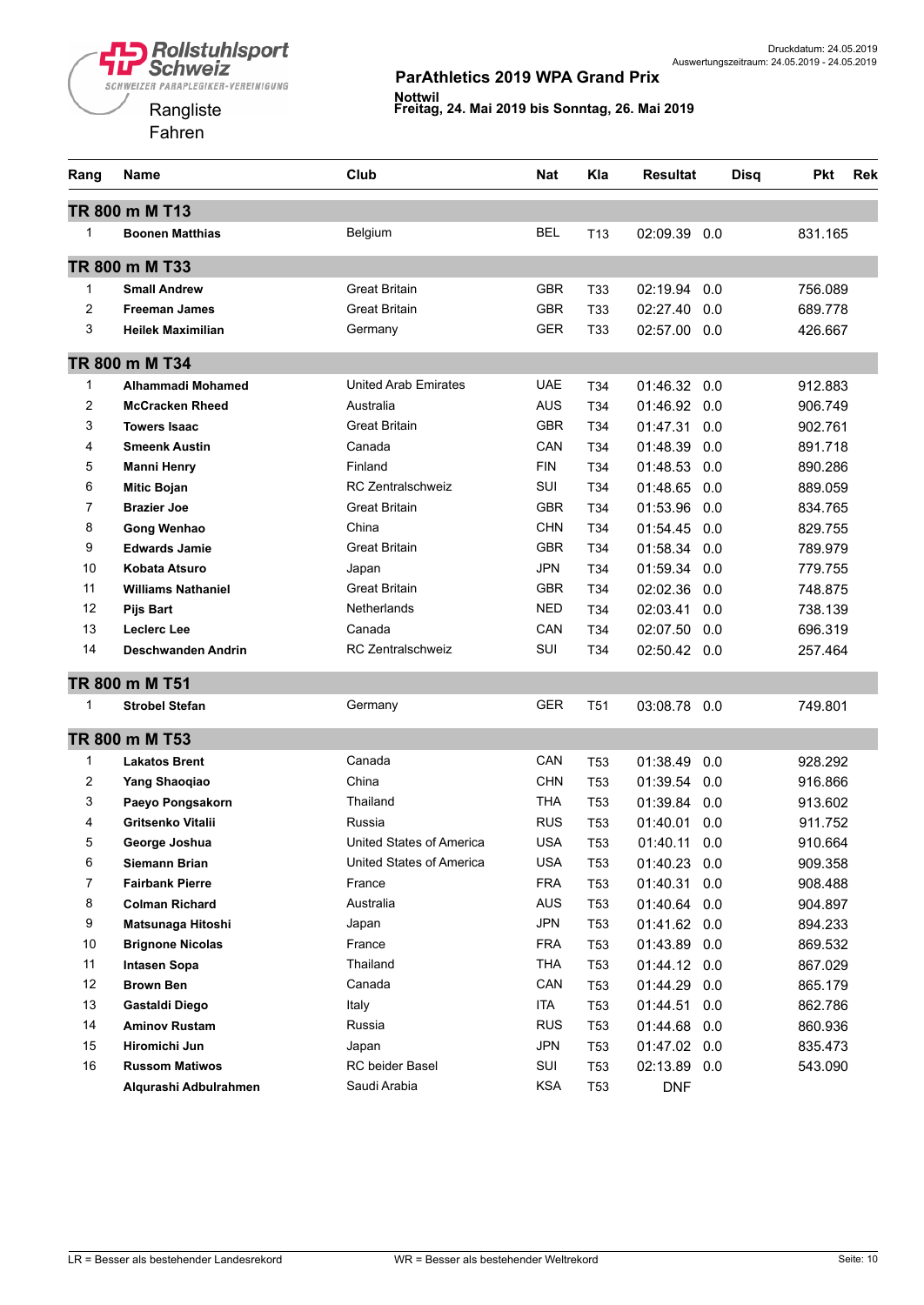



| Rang           | <b>Name</b>                   | Club                     | <b>Nat</b> | Kla             | <b>Resultat</b> | <b>Disq</b> | <b>Pkt</b>         | <b>Rek</b> |
|----------------|-------------------------------|--------------------------|------------|-----------------|-----------------|-------------|--------------------|------------|
|                | TR 800 m M T54                |                          |            |                 |                 |             |                    |            |
| 1              | <b>Zhang Yong</b>             | China                    | <b>CHN</b> | T <sub>54</sub> | 01:31.63<br>0.0 |             | 994.182 ASR        |            |
| 2              | <b>Romanchuk Daniel</b>       | United States of America | <b>USA</b> | T <sub>54</sub> | 01:33.20<br>0.0 |             | 976.948            |            |
| 3              | <b>Hug Marcel</b>             | <b>RC Zentralschweiz</b> | SUI        | T <sub>54</sub> | 01:33.59<br>0.0 |             | 972.667            |            |
| 4              | Casoli Julien                 | France                   | <b>FRA</b> | T <sub>54</sub> | 01:34.14<br>0.0 |             | 966.630            |            |
| 5              | <b>Khongrak Putharet</b>      | Thailand                 | <b>THA</b> | T <sub>54</sub> | 01:34.22<br>0.0 |             | 965.752            |            |
| 6              | <b>Tana Rawat</b>             | Thailand                 | <b>THA</b> | T <sub>54</sub> | 01:34.40<br>0.0 |             | 963.776            |            |
| $\overline{7}$ | Van Weeghel Kenny             | <b>Netherlands</b>       | <b>NED</b> | T <sub>54</sub> | 01:34.46<br>0.0 |             | 963.118            |            |
| 8              | Lappin Jake                   | Australia                | <b>AUS</b> | T <sub>54</sub> | 01:34.47<br>0.0 |             | 963.008            |            |
| 9              | <b>Baldé Alhassane</b>        | Germany                  | GER        | T <sub>54</sub> | 01:34.72<br>0.0 |             | 960.263            |            |
| 10             | <b>Chiassaro Richard</b>      | <b>Great Britain</b>     | GBR        | T <sub>54</sub> | 01:34.74<br>0.0 |             | 960.044            |            |
| 11             | <b>Maguire Nathan</b>         | <b>Great Britain</b>     | <b>GBR</b> | T <sub>54</sub> | 01:34.83<br>0.0 |             | 959.056            |            |
| 12             | <b>Suzuki Tomoki</b>          | Japan                    | <b>JPN</b> | T <sub>54</sub> | 01:35.03<br>0.0 |             | 956.861            |            |
| 13             | Konjen Saichon                | Thailand                 | <b>THA</b> | T <sub>54</sub> | 01:35.10<br>0.0 |             | 956.092            |            |
| 14             | <b>Dupont Alexandre</b>       | Canada                   | CAN        | T <sub>54</sub> | 01:35.31<br>0.0 |             | 953.787            |            |
| 15             | <b>Wahoram Prawat</b>         | Thailand                 | <b>THA</b> | T <sub>54</sub> | 01:35.34<br>0.0 |             | 953.458            |            |
| 16             | Alrajehi Faisal               | Kuwait                   | <b>KUW</b> | T <sub>54</sub> | 01:35.64<br>0.0 |             | 950.165            |            |
| 17             | <b>Watanabe Sho</b>           | Japan                    | <b>JPN</b> | T <sub>54</sub> | 01:35.67<br>0.0 |             | 949.835            |            |
| 18             | <b>Cassidy Joshua</b>         | Canada                   | CAN        | T <sub>54</sub> | 01:36.03<br>0.0 |             | 945.884            |            |
| 19             | <b>Bychenok Alexey</b>        | Russia                   | <b>RUS</b> | T <sub>54</sub> | 01:36.05<br>0.0 |             | 945.664            |            |
| 20             | Tähti Leo-Pekka               | Finland                  | <b>FIN</b> | T <sub>54</sub> | 01:36.47<br>0.0 |             | 941.054            |            |
| 21             | Dai Yungiang                  | China                    | <b>CHN</b> | T <sub>54</sub> | 01:36.90<br>0.0 |             | 936.334            |            |
| 22             | <b>Pike Aaron</b>             | United States of America | <b>USA</b> | T <sub>54</sub> | 01:38.02<br>0.0 |             | 924.039            |            |
| 23             | Yasuoka Choke                 | Japan                    | <b>JPN</b> | T <sub>54</sub> | 01:38.05<br>0.0 |             | 923.710            |            |
| 24             | <b>Smyth Tristan</b>          | Canada                   | CAN        | T <sub>54</sub> | 01:38.18<br>0.0 |             | 922.283            |            |
| 25             | <b>LaBrooy Dillon</b>         | <b>Great Britain</b>     | <b>GBR</b> | T <sub>54</sub> | 01:38.36<br>0.0 |             | 920.307            |            |
| 26             | Ma Zhuo                       | China                    | <b>CHN</b> | T <sub>54</sub> | 01:38.57<br>0.0 |             | 918.002            |            |
| 27             | Nishi Yuki                    | Japan                    | <b>JPN</b> | T <sub>54</sub> | 01:38.67<br>0.0 |             | 916.904            |            |
| 28             | Silva de Jesus Carlos Pierre  | Brazil                   | <b>BRA</b> | T <sub>54</sub> | 01:38.81<br>0.0 |             | 915.368            |            |
| 29             | de Melo Leonardo              | Brazil                   | <b>BRA</b> | T <sub>54</sub> | 01:38.89<br>0.0 |             | 914.490            |            |
| 30             | Janthon Ekkachai              | Thailand                 | <b>THA</b> | T <sub>54</sub> | 01:39.12<br>0.0 |             | 911.965            |            |
| 31             | <b>Rizzo Samuel</b>           | Australia                | <b>AUS</b> | T <sub>54</sub> | 01:39.55<br>0.0 |             | 907.245            |            |
| 32             | <b>Sianglam Phiphatphong</b>  | Thailand                 | <b>THA</b> | T <sub>54</sub> | 01:39.72 0.0    |             | 905.379            |            |
| 33             | <b>Kurbanov Arsen</b>         | Russia                   | <b>RUS</b> | T54             | 01:39.73 0.0    |             | 905.269            |            |
| 34             | van de Waterlaat Rens         | Netherlands              | <b>NED</b> | T <sub>54</sub> | 01:39.93 0.0    |             | 903.074            |            |
| 35             | Ganzei Alexandr               | Russia                   | <b>RUS</b> | T54             | 01:40.35 0.0    |             | 898.463            |            |
| 36             | Cervantes Garcia Juan Pablo   | Mexico                   | MEX        | T54             | 01:40.69 0.0    |             | 894.731            |            |
| 37             | Hu Yang                       | China                    | <b>CHN</b> | T54             | 01:40.88<br>0.0 |             | 892.645            |            |
| 38             | <b>Malter Ludwig</b>          | Austria                  | <b>AUT</b> | T54             | 01:42.00 0.0    |             | 880.351            |            |
| 39             | Sayano Toshiaki               | Japan                    | <b>JPN</b> | T54             | 01:43.79 0.0    |             | 860.703            |            |
| 40             | Christophe Isaiah             | Canada                   | CAN        | T54             | 01:44.15 0.0    |             | 856.751            |            |
| 41             | <b>Ravet Cedric</b>           | <b>Mauritius</b>         | MRI        | T54             | 01:44.28<br>0.0 |             | 855.324            |            |
| 42             | <b>Ademes Tristian Joshua</b> | Germany                  | GER        | T54             | 01:44.61<br>0.0 |             | 851.701            |            |
| 43             | <b>Willimann Lukas</b>        | <b>RC Zentralschweiz</b> | SUI        | T54             | 01:44.84 0.0    |             | 849.177            |            |
| 44             | Kishizawa Hiroki              | Japan                    | <b>JPN</b> | T54             | 01:47.82 0.0    |             | 816.465            |            |
| 45             | Soulama Nambia Basile         | Canada                   | CAN        | T <sub>54</sub> | 01:52.06 0.0    |             | 769.923            |            |
| 46             | Quintero Macias Jose Manuel   | Spain                    | <b>ESP</b> | T54             | 01:53.01 0.0    |             | 759.495            |            |
| 47             | Orru Raffaele                 | Netherlands              | <b>NED</b> | T54             | 01:53.61<br>0.0 |             | 752.909            |            |
| 48             | Sasaki Rinpei                 | Japan                    | <b>JPN</b> | T54             | 01:54.41 0.0    |             |                    |            |
| 49             | <b>McCullagh Sean</b>         | Ireland                  | IRL        | T54             | 01:58.14 0.0    |             | 744.127<br>703.183 |            |
|                |                               |                          |            |                 |                 |             |                    |            |